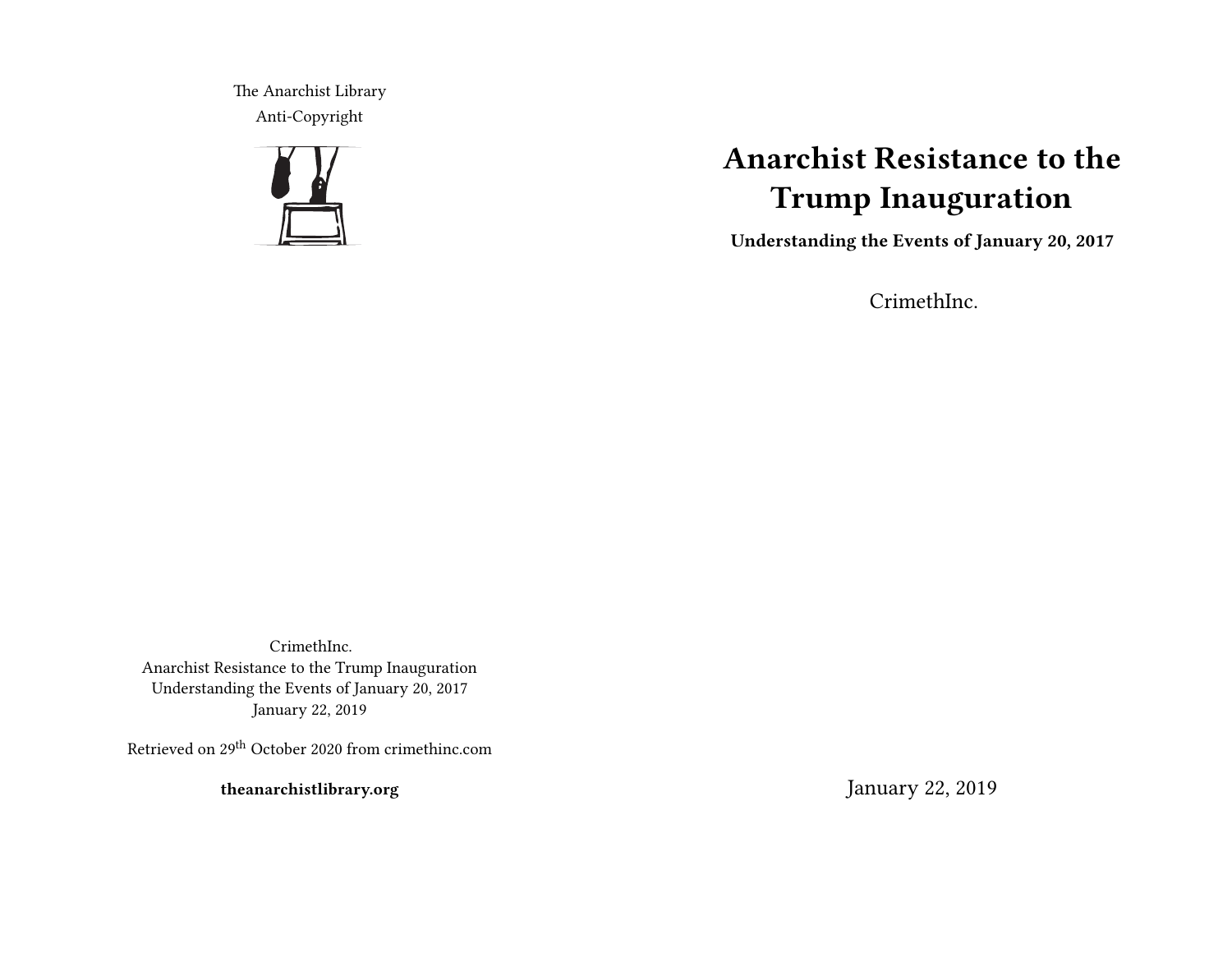pleasure of seeing an improvement in our own personalities."

-Ōsugi Sakae, 1920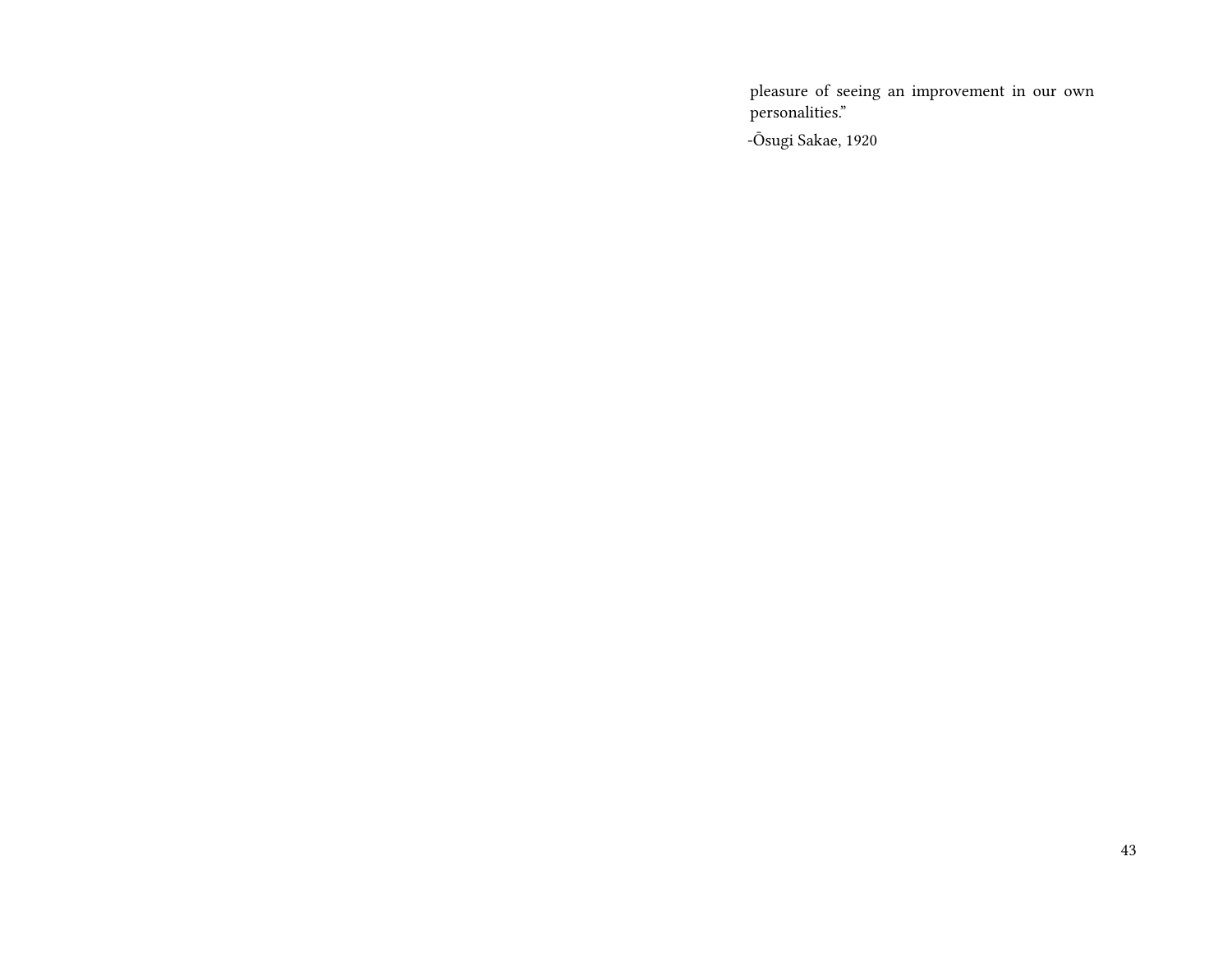the demonstrations in DC still found themselves confronted with the necessity of supporting their comrades through the ensuing court cases and bravely rose to the occasion. We don't get to determine the level of risk that the state subjects us to or the challenges that come our way. What we *can* do is stand courageously by each other throughout the worst misfortunes, facing the unknowable future together. It may hold miracles or horrors—it almost certainly holds both—but if we meet it together, we will learn more about each other and ourselves.

#### **Perspective: I'd Do It Again**

Now that the case has ended, it's given me a chance to reflect. There are many conversations that remain to be had amongst trusted friends about what happened that day, but now that the prospect of prison isn't hanging over my head, I've finally had some room to breathe. Despite all the grief of the past year and a half—I'd do it again. And I know that I will.

"We are often defeated. However, no matter how often beaten, we cannot forget the joy we felt during the fight. The pleasure of stretching our will power. The pleasure of trying out our own strength. The pleasure of seeing a manifestation of real comradely emotions among comrades. The pleasure of seeing the world clearly divided into friend and foe. And above all of these various pleasures, the pleasure of seeing faintly and gradually our own future and society's future. The

## **Contents**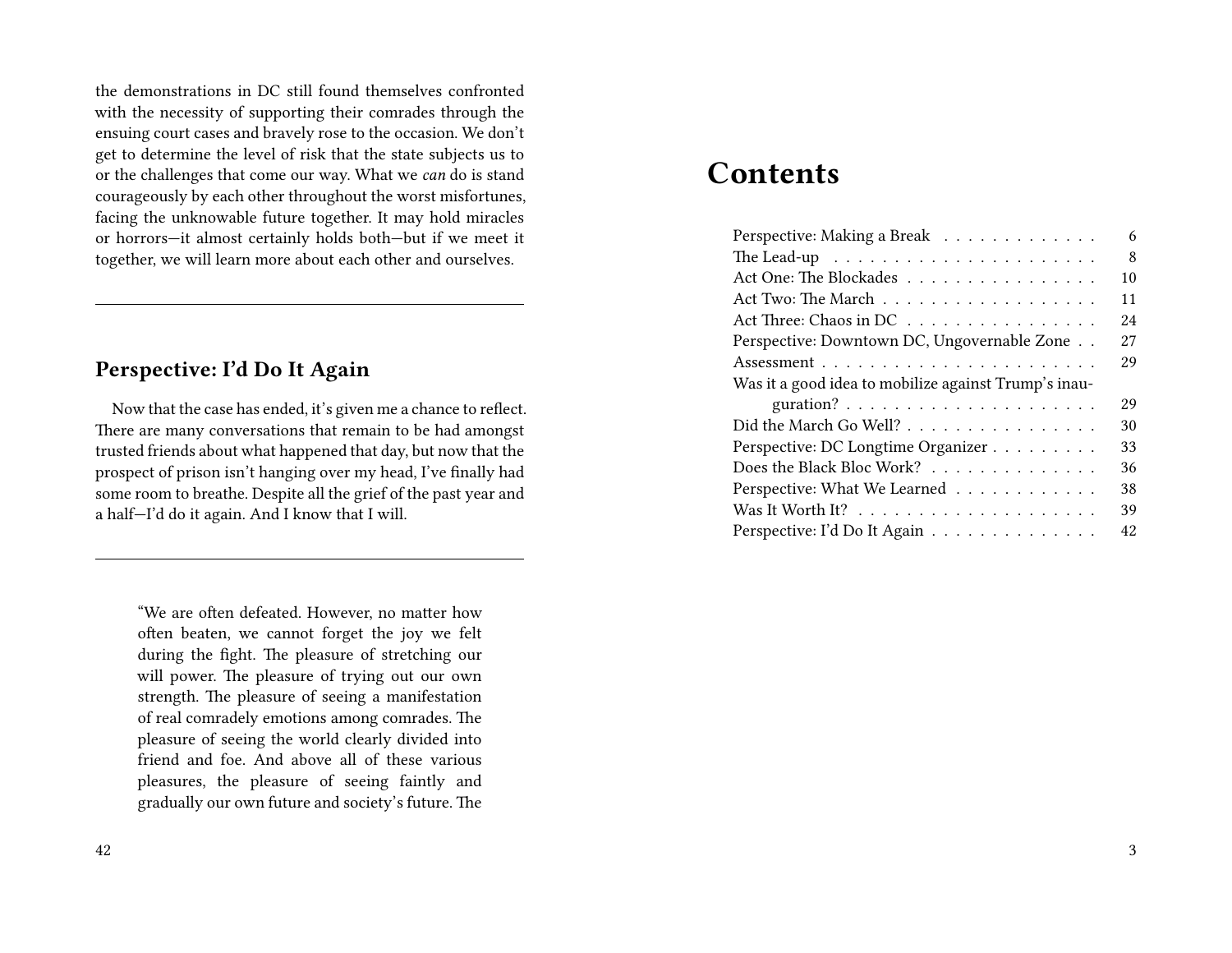sented a new experiment in the evolution of state repression an experiment which, like many of Trump's innovations, was thwarted only because people immediately threw all they had into opposing it.

The police could also have carried out mass arrests at the blockades—indeed, had they not been stretched thin trying to police the entire downtown area, they might have done just that. Would we then have blamed the blockade organizers? They certainly could have cracked down on the black blocs elsewhere around the country the same way—in Berkeley on February 1, for example, or in Philadelphia a few weeks later, or in the various clashes with fascists that have taken place since then. Would we then have accused the organizers of those actions of an error? Those black blocs were essential in halting the spread of fascism and inspiring people around the United States to rise up. If they involved some of the same risks that the J20 actions did, we must also add those accomplishments to the list of reasons to be open to taking risks like the ones we took on J20.

The fact is: the kind of action that can interrupt a highsecurity spectacle like a presidential inauguration is high-risk activity, just like the kind of action it will take to halt the rise of authoritarian nationalism and the kind of action it will take to stop the destruction of the natural world. The results of our efforts are never guaranteed in advance. Sometimes, in what seems a hopeless situation, the courage of a few people can become the power of thousands. Other times, one takes a risk and fails. We can analyze our victories and failures in hopes of being better prepared to identify the strategic opportunities and risks the next time around, but the world will go on changing ahead of every effort to map it and predict the future.

Some people in the US already experience more risk in their daily lives than any of us were exposed to throughout the entire J20 ordeal. Others who made the rational choice not to go to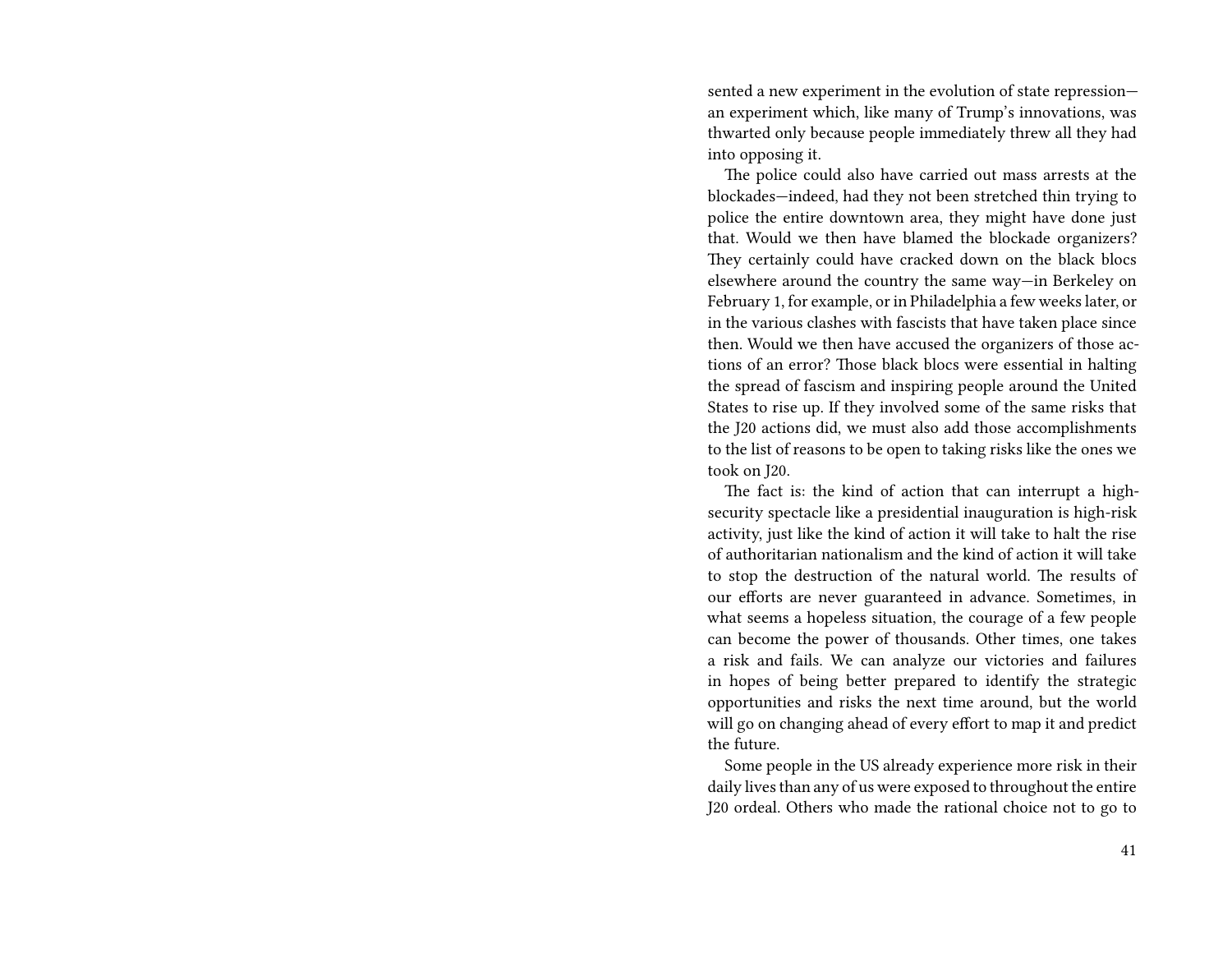of the government, at a moment when more and more people are looking to join revolutionary movements.

If anarchists were the only protagonists of revolt, it might make sense to save ourselves for contests with better odds. But the important thing is what *everyone* does, not what we do alone. There are certain times and places—certain brief windows in history—when a single action can have tremendous impact. In such situations, we can humbly offer ourselves as catalysts, hoping to do our part to create situations that everyone can participate in. If our actions on J20 helped inspire thousands outside our social circles to occupy airports and stand up to fascists, they may have been worth it, even if the upshot was that we ourselves were out of action for a year or more.

We are never going have auspicious odds going into a frontal assault on the state at its strongest. Unfortunately, there are times when the consequences of not doing so will be even worse.

For those who were critical of the call for a confrontational march on J20, then, in place of the question of whether people should have gone to DC, we propose another question. If we are ever forced to confront the state again in the way that many felt compelled to that morning in 2017, what will we wish we had done in advance to prepare for that? How can we be preparing *right now?*

We should always try to be strategic and to accomplish as much as possible with the minimum losses. But we should not blame those who called for the march for the intensity of the ensuing crackdown, nor write off an entire kind of action as "too risky." DC police have carried out mass arrests before during the IMF/World Bank protests in April 2000, the "People's Strike" in September 2002, and on the night following the Inauguration in 2005. They kettled the October Rebellion black bloc in October 2007. But the charges that the DC prosecutor pressed were unprecedented. The J20 charges clearly repre-

*—-*

Two years have passed since the demonstrations against Donald Trump's inauguration. Thanks to an epic legal struggle, all the charges have been resolved or dropped. Now we can discuss what there is to learn from the events of January 20 and the ensuing court cases. This article focuses on the march that took place on the day itself, utilizing a wealth of information that came to light during the subsequent investigation. We will follow it with an analysis of the J20 legal battle and solidarity efforts, as well as additional perspectives from participants.

On January 20, anarchists took on the most powerful empire in the history of the solar system at the heart of the spectacle intended to legitimize its rule—at precisely the moment that a new administration sought to introduce an even more authoritarian model of governance. This was a profoundly courageous act. In retaliation, prosecutors attempted to set a legal precedent that would criminalize protest itself, in hopes of being able to inflict the full force of felony prosecution on anyone in proximity to any act of resistance. The ensuing legal battle lasted a year and a half.

The mass arrest that occurred on January 20, 2017 was not inevitable. It was the consequence of specific decisions that the organizers and participants in the march made; it could have turned out differently. Everyone who might one day be compelled to take part in high-risk street protest stands to benefit from an analysis of this action. It is an especially interesting case study in that it represents a worst-case scenario: 500 demonstrators without scouts, a communications network, or a solid plan taking on 28,000 security personnel at a pivotal historical moment.

Was it a good idea to mobilize against Trump's inauguration? Was it a good idea to call for a confrontational march on that day? What did anarchists accomplish—and what can we learn from our mistakes and from the strategy of the police? Here, we will present a blow-by-blow review of the events of the day and address each of these questions in turn.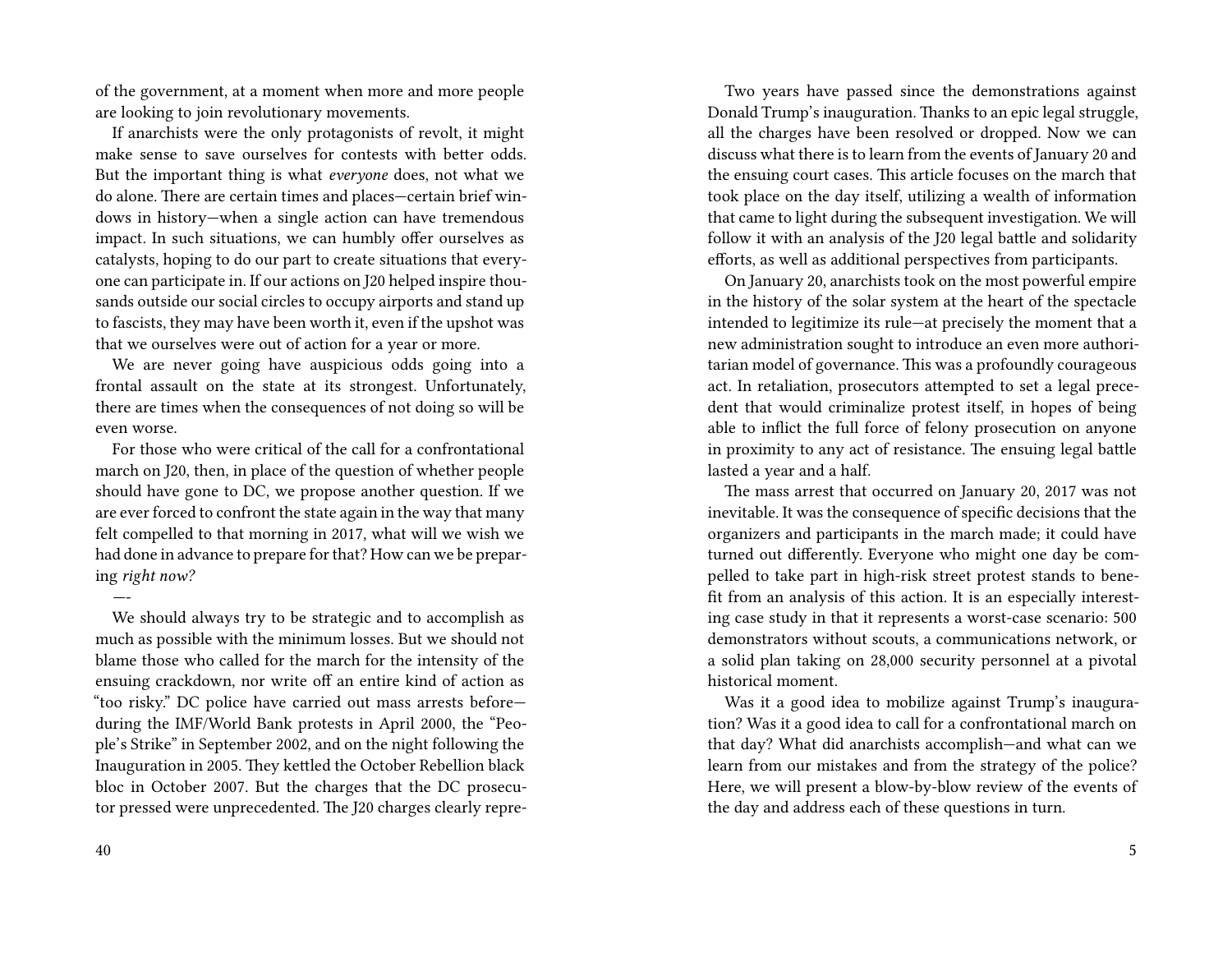#### **Perspective: Making a Break**

You're reading the news. You read about Trump's intention to ban Muslims from visiting the United States, put children in concentration camps, suppress information about climate change, and build new pipelines. You see the Democrats trying to cash in on your anger in order to get back into office and renew faith in the corporate media and the FBI. You see the sneering face of power, and you seethe with rage—but mostly you just feel helpless. You are alone, staring at a screen.

You meet at Logan Circle at 10 am on the first day of Trump's presidency. You are wearing a colorful outer layer so you can move through the streets of Washington, DC without attracting more attention than any other pedestrian. Beneath it is a layer of black clothing: black pants, black shoes with no logo visible, a black hooded sweatshirt, black gloves, a black mask. Concealed within a colorful bag, you carry a black backpack containing goggles and a water bottle (in case of pepper spray), earplugs (in case of LRAD), a black motorcycle helmet, perhaps a hammer cleaned with alcohol to remove any fingerprints, perhaps a selection of projectiles, perhaps a fire extinguisher. Maybe you carry a flagpole with a screw driven into the bottom, or a banner to stretch alongside the crowd, blocking the cameras of the police and articulating the things you are fighting for. If you carry a phone at all, it had better be a burner phone, so there won't be any metadata confirming that you were here. Beneath the layer of black, you are wearing another layer of colorful casual clothing so you can ditch the black clothing and become an ordinary pedestrian again when you need to. Before you arrive, you pick a place out of view of any cameras and change into your black gear, concealing your identity.

As a former defendant, I personally am still recovering from the ways it turned my life inside out and the stress and trauma of the case, but am grateful for the skills and insight I gained to support others on the receiving end of state repression. The case posed challenges we hadn't met before and gave us an opportunity to learn and strengthen ourselves. If someone had asked me whether the action itself was worth it during the scariest parts of the case, I would have said no. But now, with the scope of the entire thing in view, I feel that it was worth it. A person's perspective on such questions can change over time.

#### **Was It Worth It?**

Whatever victories we won on J20 and in the subsequent court cases, they came at a tremendous cost. Was it worth it?

To answer this question, we can't just look at a single day of action; we have to evaluate an entire way of life, the way of inhabiting the world that led anarchists like us to participate in the J20 march and so many other actions before it. Some of us have lived through years or decades of high-risk political activity. So many of the accomplishments of a century and a half of anarchist movements resulted from people like us throwing ourselves into the unknown, entering situations in which there are no guarantees. We have to weigh all of the victories that resulted from that way of being if we are to make a fair assessment of whether the risks we took on January 20, 2017 were worthwhile.

For other defendants, J20 was their first major action, and they were immediately subjected to an ordeal that some anarchists have not experienced in two decades of black blocs. It is easy to understand how this might put one off from participating in high-risk political activity. Certainly that was the goal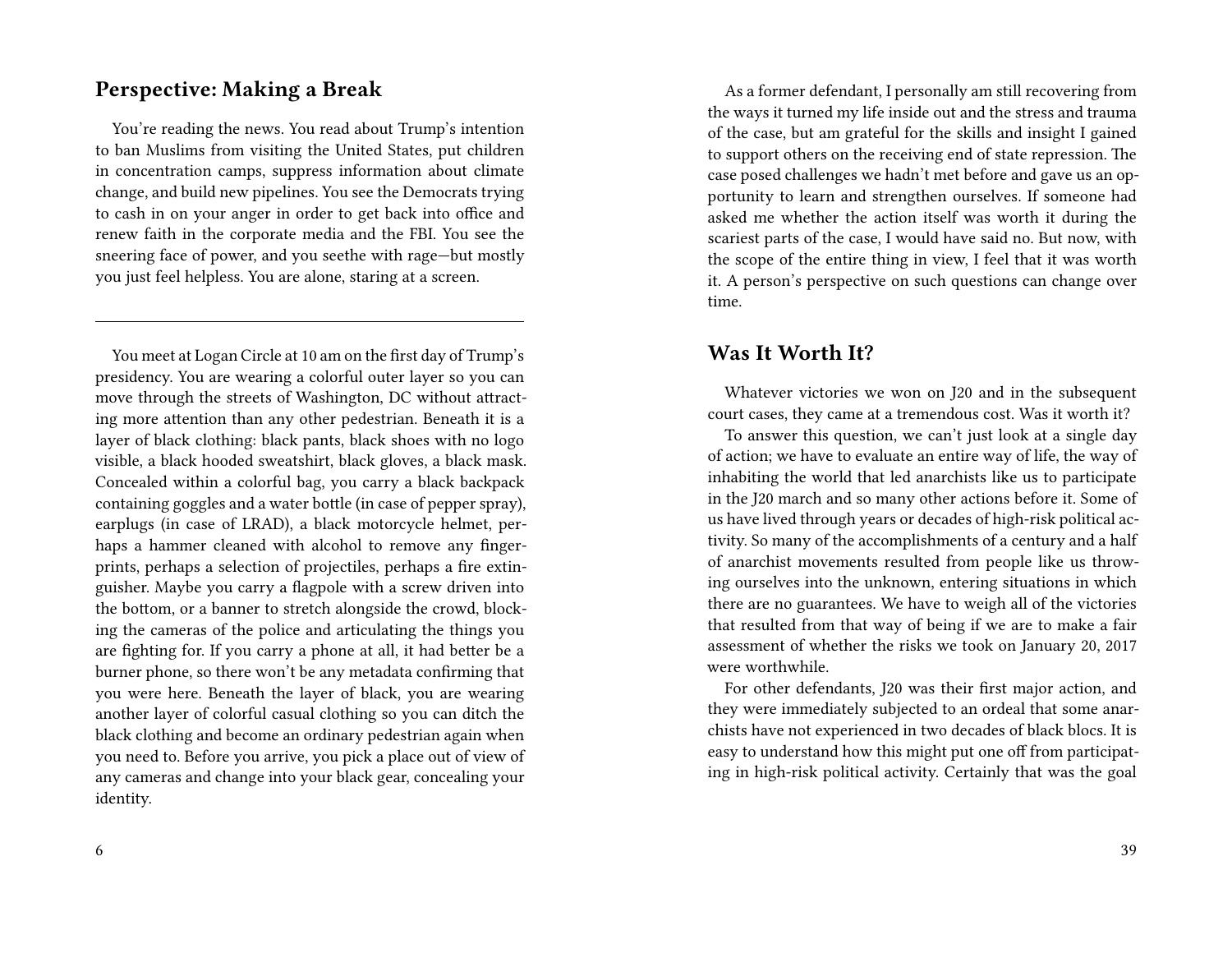For that to be possible, we have to do everything in our power to normalize anonymous collective action and set wider precedents for it. Collective anonymity should not be associated with the immediate escalation to property destruction. It serves the authorities' interests for every black bloc to immediately commit vandalism and be surrounded or break up in flight before it can cross-pollinate with other groups. It would be better if, as in the anti-globalization days, there were regularly large black blocs that simply marched around, normalizing the tactic, assisting other groups, defending themselves as needed, and providing visibility for anarchist values.

We should also experiment with other means of preserving anonymity that do not immediately draw state attention or identify the participants as "extreme." It is easier to hide in numbers than in the darkest shade of black. Ultimately, our safety will derive from being part of broad, powerful, creative social movements that are prepared to support us the way people supported the J20 defendants, not from our technical skills when it comes to rendering ourselves invisible. The greatest danger that we will be isolated and contained is not that the police will race ahead of us in the streets and kettle us—it is that we will go on thinking of ourselves as exceptional, missing one opportunity after another to make common cause with others.

#### **Perspective: What We Learned**

I think that we can be positive about the lessons we learned via the prosecutions. Although it turned our lives upside down, we learned a lot about the way the state is and is not able to crack phones, about legal campaigns and how to get charges dropped. Over 200 strangers somehow managed to not snitch on each other. We expanded our networks to resist repression and, against all odds, we overcame in totally ridiculous circumstances to win.

You're not alone with your anger here at Logan Circle, the convergence point for the anti-capitalist and anti-fascist march. There are hundreds of you. Your ages, genders, ethnicities, and physiques blur together into a single seething *sea of black.*

All your life, you have been taught to prize your individual identity, to cultivate your personal brand, so institutions can appraise and rank you or target and punish you. Only now, shedding your identifying features in the company of your comrades, can you freely act according to the dictates of your conscience. All your life, you have accepted the supremacy of the police and the inevitability of the world they enforce. Now, you cross the line from using all your resources to accommodate yourself to the prevailing order to using all your resources to contest it. Everything you have turned inward, you turn outward.

Time itself changes. A hour's worth of intense events takes place in what turns out to have been sixty seconds. A few moments like this can change a person forever. The people around you seem transfigured; you witness acts of courage and abandon so far outside your ordinary experience they seem to defy the laws of physics. They are bathed in an unfamiliar glow. Perhaps the word for this is *dignity.*

And it's terrifying. You're terrified of the police, of their sting-ball grenades and jets of pepper spray. You're terrified of the cameras seeking to capture your image so your body can be captured later. But most of all, you're terrified of your own potential. You feel it in the air, thicker than tear gas: freedom, the most powerful intoxicant there is. Ordinarily, it seems that nothing you can do has any meaning, but here, every choice has far-reaching consequences—both for you and for the world. If all of you truly released yourselves to this moment, gave yourselves to it entirely, it feels like you could rip a hole in history itself.

Feeling your strength here together, nothing is more terrifying than the prospect of acting on it. You are terrified that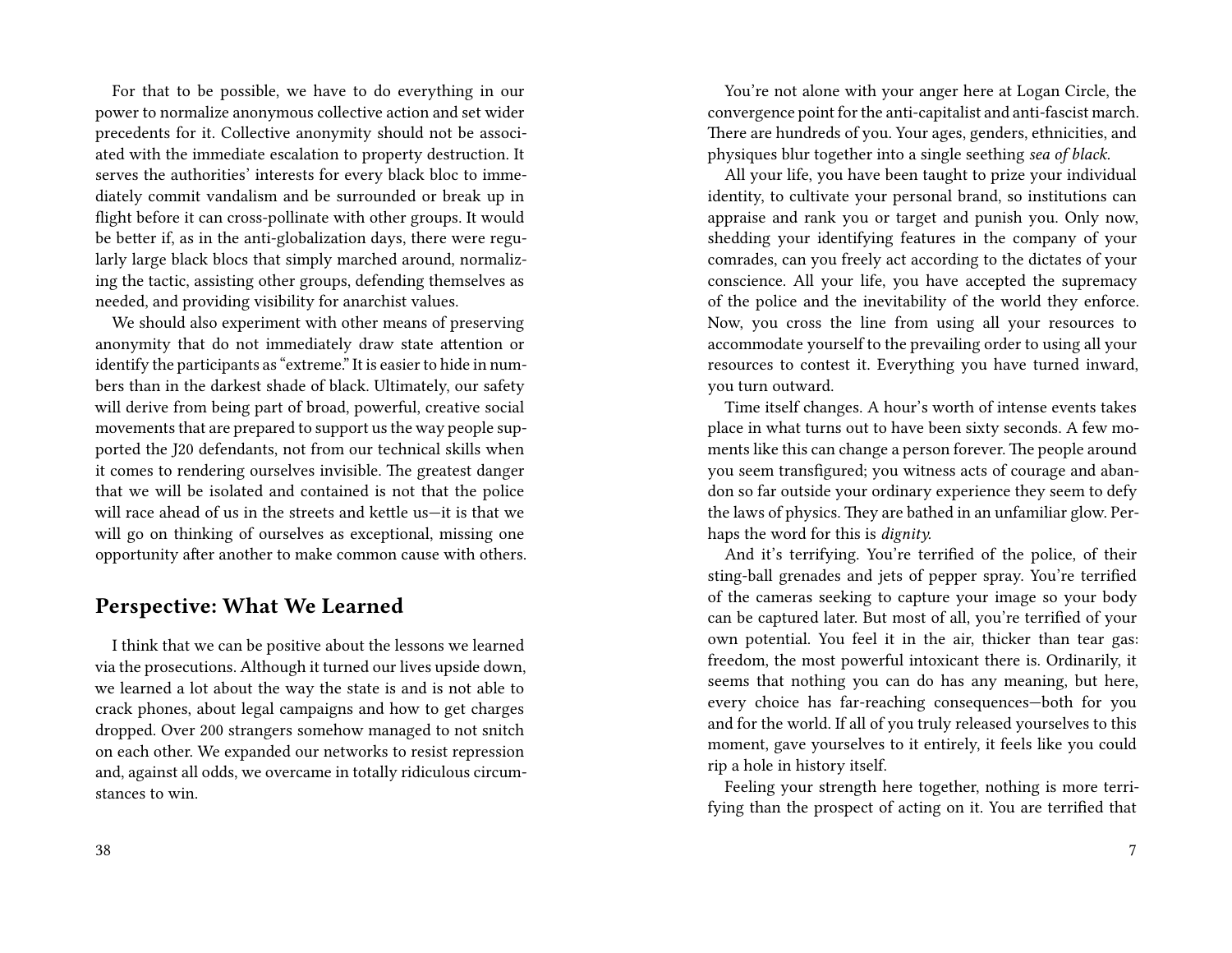you will make a mistake, that you will fail, that you will be caught—but above all, that you could succeed, that what you want might be *possible.* For if the world you want is possible, then you have no choice but to drop everything and stake your life on trying to achieve it, and prepare to bear the consequences.

The consequences, they tell you, could include up to 75 years in prison. This is how they keep you isolated, staring at your news feed, feeling powerless.

#### **The Lead-up**

Anarchists have a long history of demonstrating against presidential inaugurations, including black bloc marches in 2001 and 2005. There had been abstract discussion about organizing for the 2017 inauguration since summer of 2016, but it didn't really take shape until November.

Shortly after Trump won the election, a call to action circulated under the title "No Peaceful Transition" for people to greet the arrival of the Trump era with a bold show of resistance. Meanwhile, organizers in Washington, DC formed the DC Counter-Inaugural Welcoming Committee and held two public meetings, each drawing over 250 people. Locals put considerable effort into creating infrastructure, hosting an action camp with workshops the week before the inauguration, reserving a local church as a meeting place and convergence center in the days leading up to J20, and coordinating three public spokescouncils ahead of the actions.

conspiracy, but ultimately, they overreached; jurors felt "reasonable doubt" both about whose face it was under any particular black mask at any given time and also about whether wearing black proved that a defendant was attempting to facilitate criminal activity. If the police had snatched 20 people and charged them with felonies, some of them might still be in prison today. Instead, the *sea of black* made it through the streets and the court system together and came out the other side.

Likewise, the vast majority of those who escaped in the umbrella charge were never charged.

So the black bloc worked—this time. We can be certain that new technologies and new laws are on the way. J20 was a victory of sorts for the black bloc model, but one rarely gets to experience the same victory twice.

The strongest argument *against* the black bloc model is that Commander Deville immediately identified the march from Logan Circle as "anarchists" and singled it out for repression. Deville may have been determined to attack the march regardless of what people were wearing, but it is noteworthy that he used the black bloc branding to identify the march as a legitimate target. The paradox of the black bloc is that it simultaneously provides personal anonymity and collective political legibility. The question is what kind of political legibility will serve us best: what risks are we willing to run, when it comes to being politically legible to our enemies, in order to become politically legible to potential comrades?

In the era of doxxing and camera phones, we can hardly do without some way of preserving our anonymity in protest situations. It was prescient of the previous generation of anarchists to associate militant anonymity with anarchism in the popular imagination, since practically all who are pushed into conflict with the prevailing order will be compelled to experiment with forms of anonymity—and hopefully, in the process, to consider whether they too might be anarchists.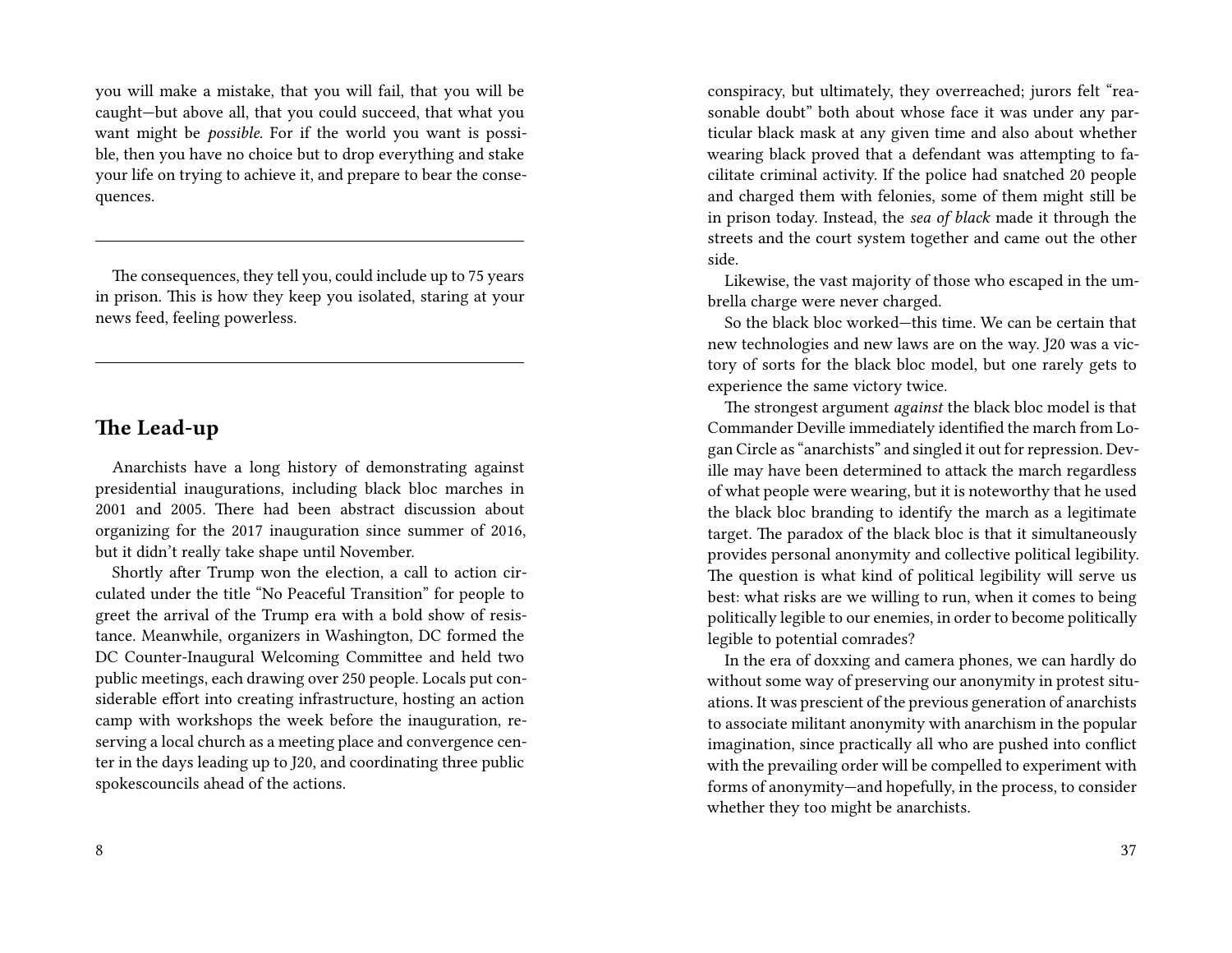breaking things is not always sufficient, in and of itself, to convey anarchist politics in all their nuance.

In conclusion, I think it's important to be able to consider the events of J20 a success and a failure at the same time. Whatever resistance we can muster in the face of the assault that capitalists and the state are carrying out on people and the planet counts as a success. But it is a failure that we can't seem to access more of our potential. Many of our shortcomings are products of a failure to decolonize our minds and rid ourselves of the mentality of the system we oppose.

Also, let's not underestimate how long or how deep the trauma of the J20 charges will linger in our movement. We have to bear this in mind when we discuss whether to consider the day a success. Yes, the state is to blame for the trauma and assaults. But if we say it was worth it on our side, let's be sure we understand the full impact of the consequences.

#### **Does the Black Bloc Work?**

Considering how much information as the state was able to gather on the defendants, can you imagine how many criminal convictions there would have been if people had *not* been wearing masks and the same color?

It's true that in many cases, prosecutors believed that they could identify the defendants even in their black clothing. But if they were not able to get convictions, this shows that the state needs more than *data* to target people. By creating confusion among the enforcers of authority and solidarity among demonstrators, the black bloc model served to keep arrestees safe in the worst conditions. The prosecutors wanted to use the fact that everyone was wearing the same color to as evidence of

Much of this organizing centered on blockading the checkpoints to the parade route. This was the chief focus of the first mass meetings at St. Stephens. At the end of one meeting, someone asked if anyone was interested in discussing a march, and a large part of the audience stayed afterwards to hold another discussion about this. This was the origin of the call for the Anti-Capitalist/Anti-Fascist bloc.

It took some time for this call to assume its final form. Early on, some DC organizers were promoting what they called "operation clusterfuck," a plan to shut down traffic all around DC. (As grueling as the J20 cases were, we can give thanks that the action got better branding; imagine if the arrestees had been known as the "Clusterfuck 200.") Only a week before the inauguration, the point of departure for the Anti-Capitalist/Anti-Fascist March was planned for the Francis Scott Key Memorial in Georgetown, far from downtown DC. This could have been a disaster. The authorities had mobilized fully 28,000 personnel and the march was already on their radar. If the march had begun at such a distance from the rest of the demonstrations, the police likely would have had an easier time repressing it, and it would not have contributed to opening up an ungovernable zone around the inauguration in the way that it did. In the end, however, the call was changed to Logan Circle at 10 am.

On the night of January 19, anarchists and others turned out to demonstrate against nationalists and fascists attending the "Deploraball" in downtown Washington, DC. The fact that so many people felt comfortable openly attending a racist event showed the extent to which white supremacist politics had been normalized. Although there were clashes, plenty of attendees and supporters of the Deploraball walked among the protesters with impunity, and the police kept their weapons pointed exclusively at anti-fascists. Signs of the times.

Things were tense going into the J20 protests. Every Nazi troll on the internet was promising to gun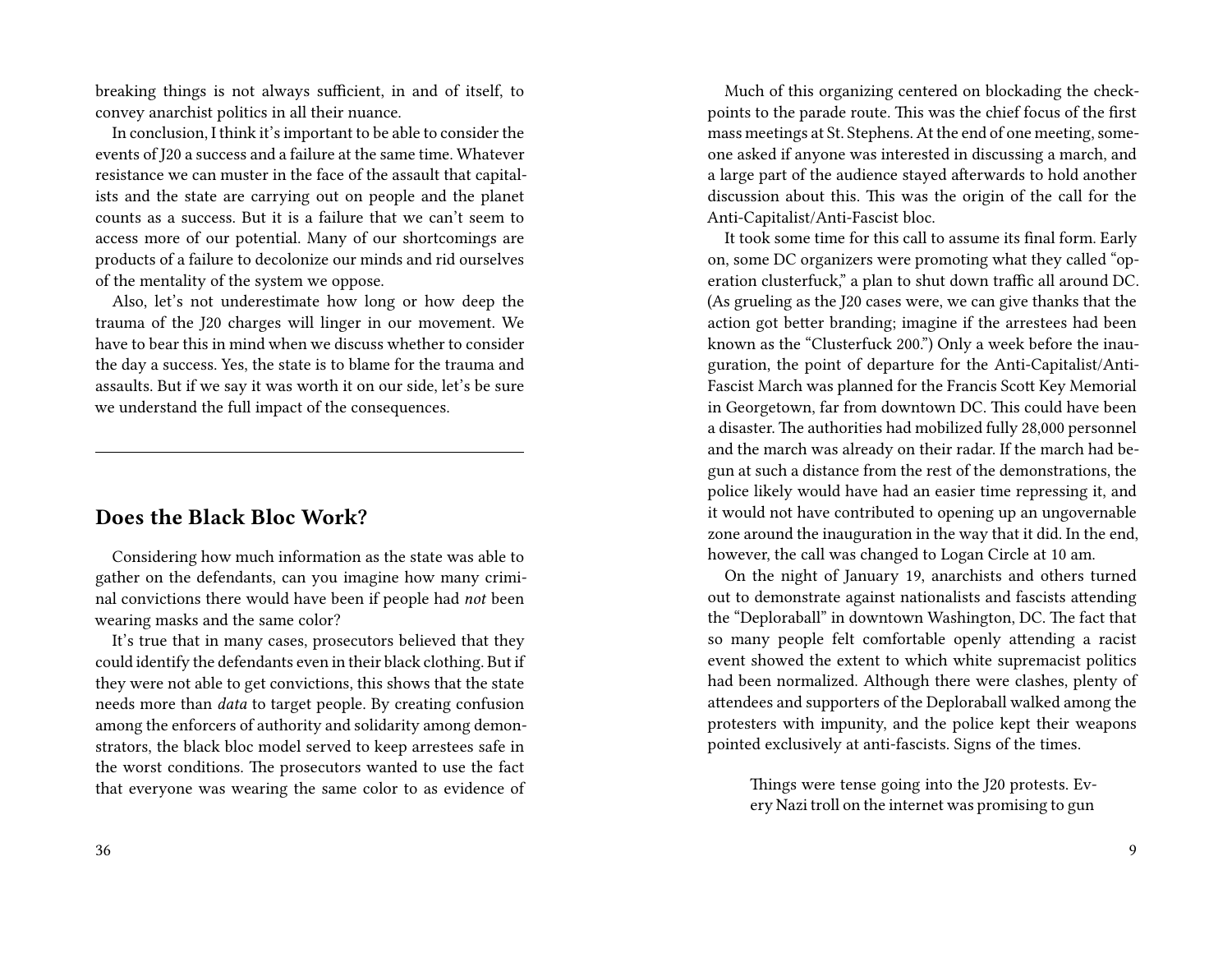us down in cold blood. Newspapers were reporting that two million bikers had promised to form a "wall of meat" between us and the motorcade of the President-elect. We were all going to prison if we made it out of surgery. If you want a picture of the future, imagine Pepe the Frog stamping on a human face, forever.

#### **Act One: The Blockades**

Groups working with Disrupt J20 had organized 12 blockades, one at each of the security checkpoints to the inaugural parade route and commencement ceremony. At seven of these, activists explicitly set out to prevent people from passing through. Over 2400 people participated. The blockades were a tremendous success, offering a wide range of people an opportunity to work together to disrupt the inaugural ceremonies under a variety of banners.

One question remains: why didn't the police crack down on the blockades? There were practically no arrests, even at the checkpoints that were shut down. Some of the most effective blockades were maintained by the most targeted participants, such as Black Lives Matter. Lawsuits resulting from various civil rights violations have pressured DC police to be more cautious in their response to civil disobedience, but this did not restrain the police from responding aggressively to the march at 10 am.

Certainly, the diversity of the crowds that participated in the blockades helped to discourage the police from attacking them. But had the police believed that they could arrest people without escalating the situation, they likely would have done so. In this regard, the fact that anarchists had organized confrontational plans for J20 likely tied the hands of the police. They aimed to contain and suppress uncontrollable demonstrations,

10

• A minority of affinity groups and individuals who wanted to use the bloc to carry out property destruction: some with a collective strategy in mind, some simply playing out a role.

I believe the property destruction on J20 was righteous. It was necessary and beautiful. But it was not the best thing that we could have contributed to the day as militant anarchists. Or else, even if it was under the circumstances, our standards should be higher.

Unlike the property destruction in Seattle during the 1999 World Trade Organization summit, which targeted many of the same corporations, there was no articulation of why it made sense to target multinationals on that particular day. Downtown Washington, DC is crowded with the headquarters of right-wing think tanks and lobbyists who have played a direct role in the rise of the far right and Trump's ascension to power. Although corporations like Starbucks and McDonalds deserve the utmost fury and destruction, it sent a confused message to our critics and the uninformed that we focused on those. I'm not saying it was a bad thing—but could the actions have been more targeted, spotlighting a more coherent anarchist analysis of power in this political moment?

If we had delivered on that—could we have had a better impact on public discourse? Would there have been more immediate public support for the J20 defendants and less support for the prosecution?

This brings up more questions for me. Could the bloc have employed a strategy that would have kept us in the streets longer? If we had managed to stay together throughout the day, we probably would have gained more and more participants over time. What could we have done together if we had?

How else could we have made anarchist politics visible and accessible on J20? I'm not saying property destruction is at odds with accessibility to the public—on the contrary—but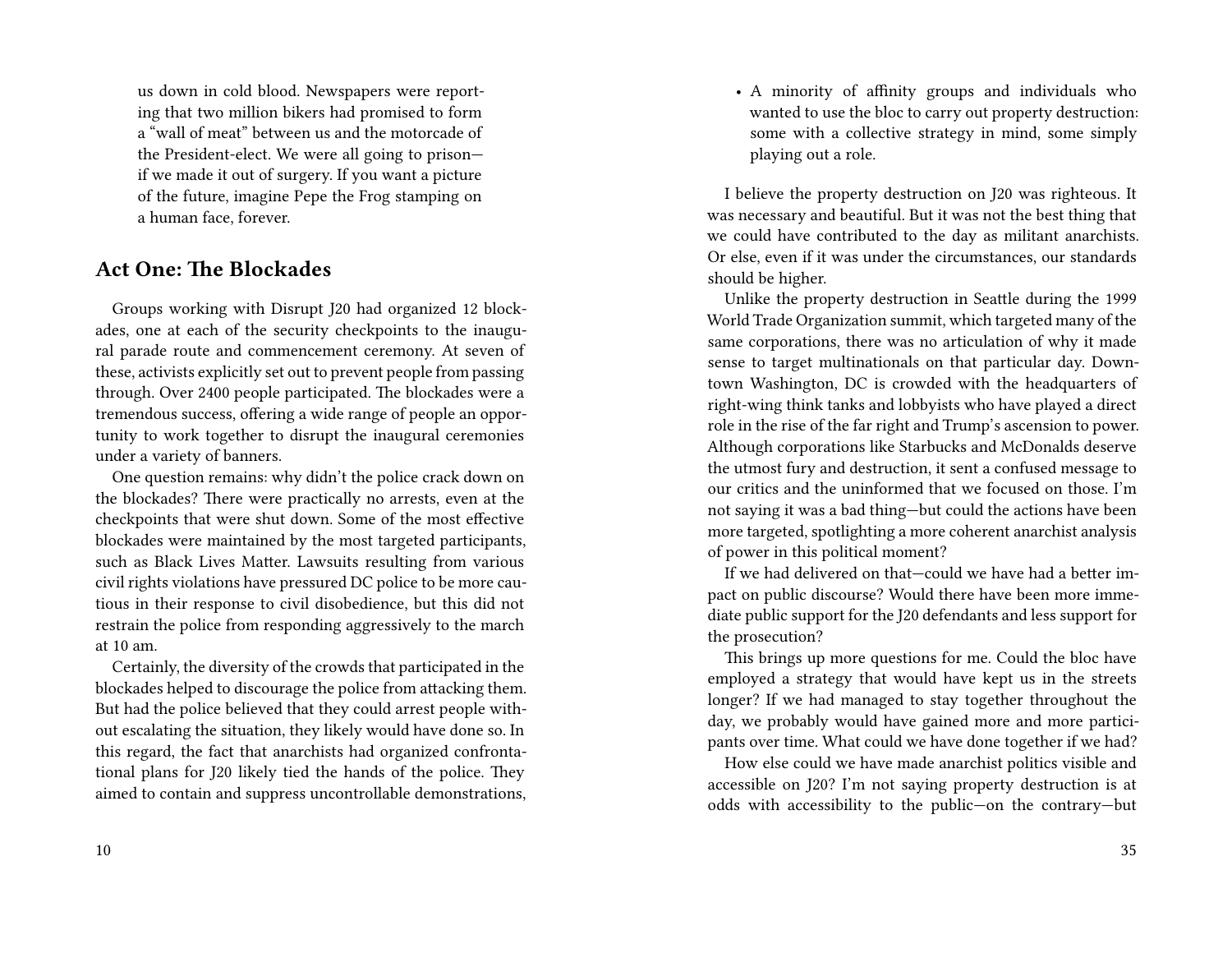experience or even respond with hostility; it can be easiest to stay out of the way and let younger anarchists reinvent the wheel. J20 was no exception. Generally speaking, there wasn't much room for experience or strategic thinking in the lead-up to the day.

Still, experienced locals had engaged in some planning and strategy. This was undermined when people from out of town departed from the convergence point earlier than local organizers had planned and deviated from the route that locals had chosen. This sabotaged plans to hit more strategic targets, engage in clearer messaging, and bring more visibility to anarchist politics on J20.

When the crowd gathered at Logan Circle that morning, I saw many faces I had not seen in an organized anarchist contingent in almost a decade. It was clear that many anarchists who had avoided the streets throughout the Obama years, or at least since Occupy, felt a sense of urgency and responsibility to assert a militant resistance to Trump and the authoritarian turn in American politics that his victory represented. In returning to the streets, many on the radical left went to the ant-fascist and anti-capitalist bloc out of ideological affinity, not necessarily because they were prepared for direct action that day.

That day's black bloc was comprised of an equal mix of the following different demographics:

- Radical leftists who wanted to express opposition to Trump by attending the gathering most aligned with their politics, but not necessarily prepared to do more than march.
- Militant anarchists and radicals who wanted to participate in a direct action bloc as an anti-fascist and anti-capitalist contribution to a broader showing of resistance.
- Journalists who wanted to go where the action was.

not to give more people cause to participate in them. This illustrates how confrontational organizing can open up space for a wide range of tactics.

If the blockades had successfully shut down *all* access to the parade route, the police would have been forced to attack them and carry out mass arrests. This shows that the police attacked the march at 10 am because it explicitly interfered with their objective of maintaining the illusion that the population of the United States was prepared to accept Trump as a legitimate ruler. They were willing to permit a certain amount of protest activity to keep up appearances, but they were ready to use brutal force to keep Washington, DC under their control throughout the inauguration. This only makes it more impressive that so many people turned out to the march.

#### **Act Two: The March**

This set of GIFs from *USA Today* is fairly useful for understanding the route and chronology of the J20 Anti-Capitalist/ Anti-Fascist March. However, it includes at least five significant errors:

• The limousine by Franklin Square is pictured in flames, but it was not set on fire until late afternoon, fully six hours later. This is a lazy or dishonest attempt to convict the J20 defendants of an arson they could not possibly have committed.<sup>1</sup>

 $^{\rm 1}$  As reported on DefendJ20Resistance.org, "Six months later, after it was well-known the indicted protestors could not have conceivably started the fire, MPD Chief Peter Newsham appeared on the September 13, 2017 episode of the *Kojo Nnamdi Show.* Newsham stated that the J20 defendants were responsible for the limo. Newsham has made no effort to correct this error, as it captures the attention of the public in the way that his mass-arrest orders have not."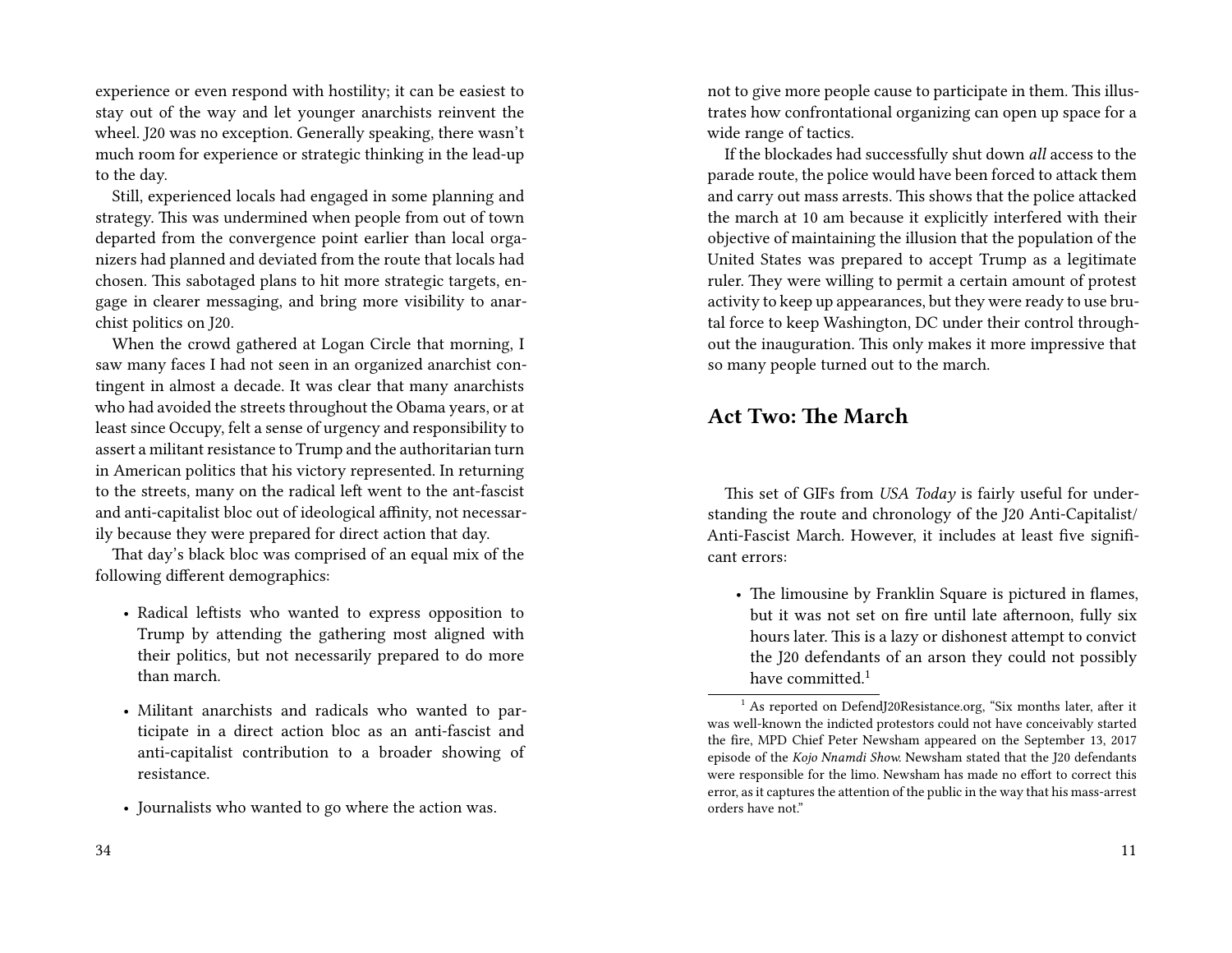The march was turned around by a large number of police lines at many different intersections, not only at the corner of New York Avenue and 11<sup>th</sup> Street at 10:38 am. These are detailed below, intersection by intersection.

When the march was blocked by police at the intersection of New York Avenue and 11th Street, some people circled the little park triangle, turning south on  $12<sup>th</sup>$  Street, rather than doubling back.

Confirming their incompetence, *USA Today* puts the McDonald's on 13<sup>th</sup> Street on the wrong side of the street.

Finally, the incident with the patio chair on L Street did not take place where it is shown to have at 10:48 am, but rather, further east along the street, where the next timestamp is listed, 10:49.

There also seems to be some conflict between the timestamps in the police communications and the timestamps in the *USA Today* report.

By 10 am, over a hundred people had gathered in the park, with more steadily arriving in feeder marches and affinity groups, many already masked. At least seven police vans were parked on the south side of the circle with groups of cops visible around them, along with some individual police cars.

The understanding had been that the march would depart at 10:30. This was widely known among locals and organizers, but the 10:30 departure time did not appear in any public venues.

At a quarter past ten, hundreds of people were assembled, chanting and burning flags. Several banners were lined up on the south edge of the island inside the traffic circle. The march

-

-

-

-

does not make sense to lay *all* the blame for police repression on those who initiated property destruction when the police were sure to do their best to crush any group that interfered with their mission of assuring Trump a *peaceful transition* to power.

If the police were bound to come down hard on the march, then we should ask if the black bloc tactic itself is to blame for our not being able to accomplish more than we did.

#### **Perspective: DC Longtime Organizer**

I have mixed feelings about the bloc on J20. The turnout to the black bloc was impressive. But impressive is relative. It's relative to the context of the anarchist milieu in the US, which, in my opinion, had been in a state of stagnation and decline for the ten years preceding J20. Folks of my generation largely seem to have taken their anarchist politics out of street-level grassroots activity and channels it into other areas of society—academia, non-profit organizations, arts and culture or business ventures—or else quit altogether. Anarchist ideas are more popular than ever, and we've radicalized the left, even the mainstream left, in countless ways—but despite this, the anarchist movement has mostly stayed the same size, if not perhaps shrunk since the turn of the century.

As a consequence of this, the grassroots anarchist movement in the US is perpetually forced to reinvent the wheel. One generation after another of 20-something anarchists cycles in and out of default leadership roles—in the sense of contributing the most time to anarchist projects and taking up the most space in anarchist work.

My own involvement dates back to the mid-1990s. I've participated in organizing most of the major anarchist gatherings in DC over the last 20 years. Older people like myself, who have tried hard to stay involved, often see younger folks dismiss our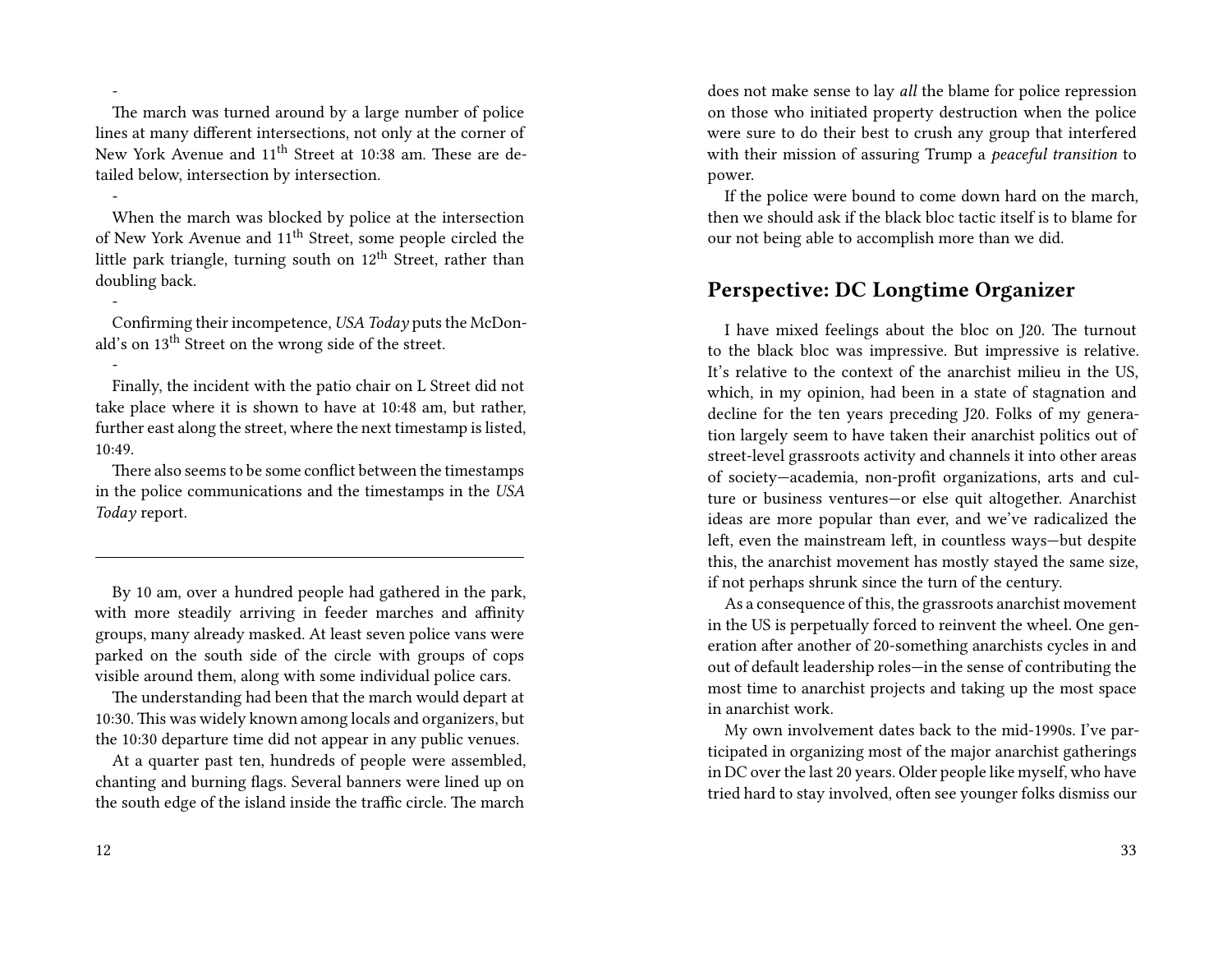march towards its objectives and, if necessary, to a safe place to disperse. In those days, black blocs were often organized through a series of confidential spokescouncils in which the participants agreed in advance on shared visions and expectations. So far as we can tell, the J20 march benefitted from none of these traditions.

It's debatable how much scouts could have helped—in a small area occupied by 28,000 law enforcement personnel, the scouts might simply have repeated "OK, this block is crowded with cops too" over and over into their radios. But the absence of any sort of guidance, communication, or decision-making structure was painfully felt, as the march repeatedly made decisions arbitrarily—crashing randomly around a city filled with targets and threats like a blind bull fleeing butchers through a china shop.

Many people were understandably afraid to do more coordinating to prepare for the Anti-Fascist/Anti-Capitalist March for fear that, in the repressive climate of the dawning Trump era, this would result in conspiracy charges. However, there are many different kinds of danger; it may have been worth it for a few people to take on more risk as organizers if that could have offset the risk that hundreds of less experienced people would end up with conspiracy charges of their own. There are ways to engage in public organizing for potentially confrontational actions that minimize your vulnerability to charges. As we enter an era of greater unrest, in which more people will be eager to participate in anarchist-organized actions, it may sometimes be worthwhile to take courageous risks in public organizing as well as in street action.

All that said, it is possible that the police forces arrayed against the J20 march were so powerful that the march could not realistically have turned out much better than it did. If that is the case, then perhaps it was a good thing that the march immediately began destroying property and creating chaos before the authorities were able to stop it. Certainly, it

spontaneously departed ahead of schedule, several minutes before 10:30.

People were still arriving at this point, and it is possible that the march could have been larger—and better organized?—if the participants had waited a few more minutes. Many who wished to participate spent the following twenty minutes scrambling to catch up to the fast-moving and unpredictable march. Of course, police would also have benefitted from the extra time to mobilize more numbers—they were already calling for reinforcements before the march departed. But this is a recurring issue: precisely the same thing happened during the 2005 inauguration, when out-of-town anarchists initiated the anti-capitalist march at Logan Circle ahead of schedule before many locals had arrived or gotten the pieces in place for their plans. ("The eternal hourglass of existence is upended again and again—and you with it, speck of dust!")

Already, as the march stepped off the curb, at least one umbrella was visible behind the banners in the front. The umbrella later became an iconic symbol of the day; umbrellas had been used to protect anarchists against video surveillance at previous marches, notably during resistance to the 2004 Republican National Convention in New York City, but people may have brought them to DC simply because the weather forecast for the day included a chance of rain.

Police cars and vans were parked on either side of the entry to 13th Street. The marchers made their way between them without encountering resistance, then fanned out to take the entire street. At this point, there were 500 or more people in the march; some estimate that up to a thousand participated at some point over the following half hour.

The police do not appear to have been especially prepared for the march. Although they had a tremendous number of of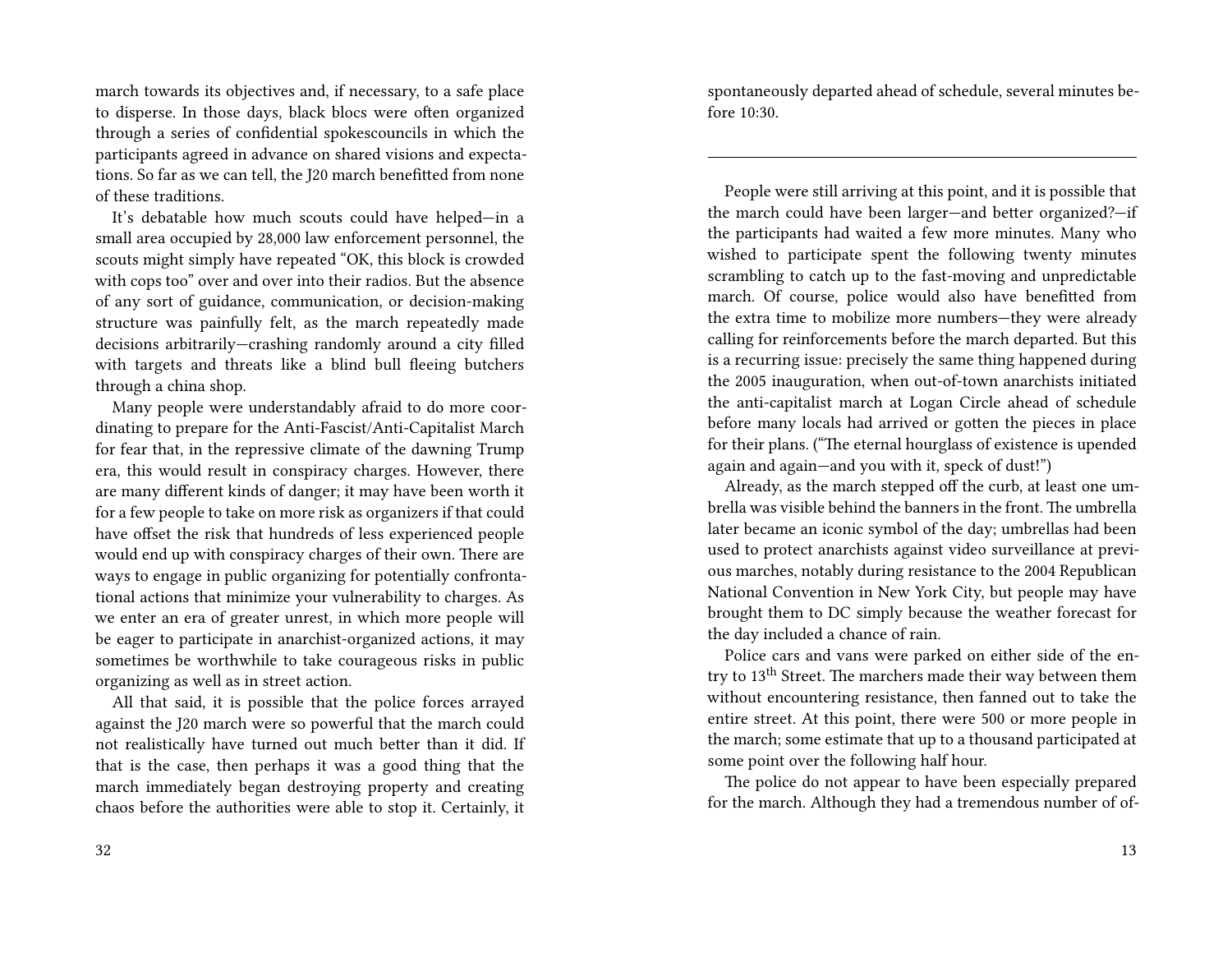ficers on duty, they already had their hands full communicating between different agencies and dealing with the blockades. Like everyone else, the police, too, seem to have been caught flatfooted by the arrival of the Trump era, in which a great many more people were willing to show up to confrontational demonstrations.

Commander Keith Deville, who was in charge of police operations throughout DC during the inauguration, testified during the first J20 trial that "Our information leading up to the inauguration was this particular group gathering at Logan Circle was going to be problematic. They were anarchists." At 10:15 am on January 20, he reported over the radio: "This is a relatively large group and appears to be *all* anarchists." Estimating the group at 300–350,2 he called for reinforcements, fearing that, **"If they get inside a pedestrian-only area where our vehicles can't go, we're going to lose them."** This detail should not escape our notice.

The march was loose, extending over a block. Two minutes in, people began dragging newspaper boxes and trashcans into street. Someone threw a projectile at the BP station a block south of Logan Circle; a block further, someone apparently started a fire in a trashcan at M Street. As the crowd approached L Street, participants vandalized Au Bon Pain.

There were cameras everywhere; several far-right reporters were livestreaming, including an NRA TV reporter and profascist Lauren Southern. One individual attempted to block journalists who were filming someone repeatedly smashing a brick into the parking meter in front of Au Bon Pain. Generally speaking, it is more effective to block cameras with banners than by simply raising one's hands.

Police were tailing the crowd in vans at this point, but not yet engaging.The police helicopter overhead contributed to the charged atmosphere. Debating whether to send officers on motorcycles and bicycles and whether to form a line blocking the march, the officer at the Joint Operation Command Center inlice; the fourth, the black bloc tactic itself. Let's address each of these in turn.

Certainly, plenty of participants had never been in a black bloc before. Not all of them dressed in clothing that effectively concealed their identities. Some people have expressed frustration that property destruction began almost immediately, assuming that this prompted the police to attack the march earlier than they otherwise would have; others felt that the seemingly arbitrary choice of targets (a bus shelter, a local café) and the carelessness with which some of them were attacked (without giving customers enough warning to get away from the windows) only exacerbated the challenges arrestees faced in the courtroom without making the message of the demonstration any clearer.

Regarding property destruction, in the weeks leading up to the march, many longtime anarchists agreed that the important thing would be to stay together and present a strong, united front against police and Trump supporters, not to destroy property. It turned out that some attendees brought the opposite agenda, being prepared to break windows but scattering quickly in the face of police pressure. In the continuum between "rapport du force" and "smash and dash," the march erred on the side of the latter. When it comes to the ambience of a march, "destructive but weak" is one of the worst combinations.

Of course, if organizers had intended for people to come with a different agenda, they might have taken more steps to make that clear.

Years ago, during the anti-globalization era, a big black bloc march like the one that took place on January 20 would have included a scouting team on bicycles exploring the streets around the march to keep up with police movements, a comms team within the march communicating with the scouts and listening to a police scanner, and a group of locals near the front who could navigate wisely through the terrain—bringing the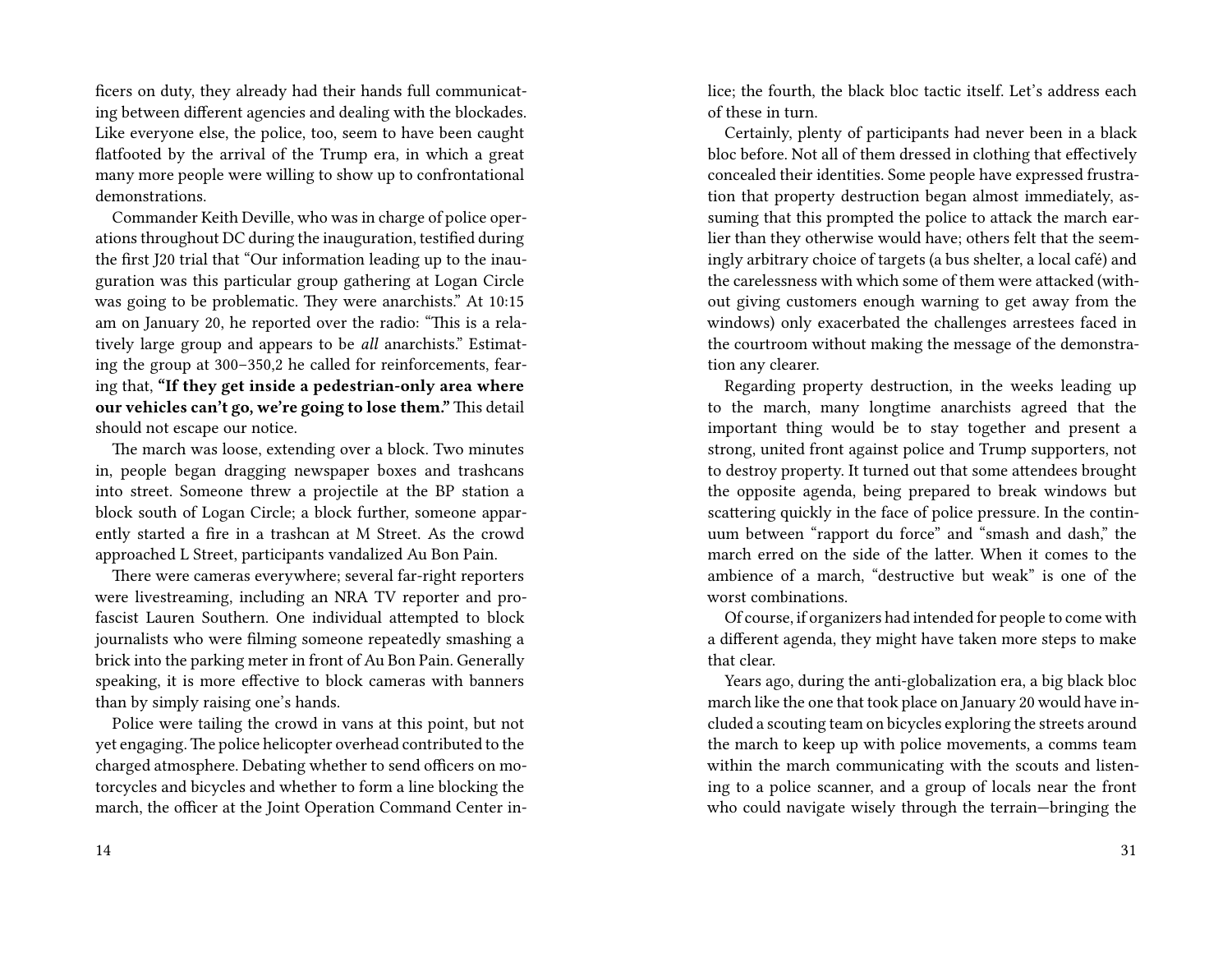administration, there was no better way than to call for confrontational action in DC. Downtown DC was the epicenter of the world's attention: every burning piece of litter on K Street was worth a burning bank or tank anywhere else. If the blockades had been the most confrontational action that took place in response to Trump assuming power, this would have sent a message to the rest of the country that people were responding to Trump's ascendancy with civil disobedience, not by *becoming ungovernable.*

It's possible that the airport blockades, the shutting down of Milo , the battles of Charlottesville and Berkeley, and all the other epic struggles that wrenched the US off the course Trump had set for it would have occurred even if there had not been an inspiring show of resistance in DC. But the events of the inauguration occurred at such a pivotal point in the narrative that it's hard to imagine they didn't play any part in shaping what others around the country expected of themselves and each other. Sometimes there are battles one cannot afford to stand aside from, no matter how great the risks, no matter how unready one is.

#### **Did the March Go Well?**

However important it was to take action in Washington, DC against the inauguration, our assessment of the results is complicated by the fact that by almost any measure, the march went very badly indeed. It was disorganized, dangerous, and disempowering; within a half hour of setting out, the march had been dispersed, with a large number of participants caught in a kettle. Considering how badly it went, it was amazing that anything inspiring happened in DC at all.

Who is responsible for the march going badly? There are four basic narratives addressing this question. One blames individual participants; another, the organizers; the third, the poquired as to what property destruction had occurred. This corroborates some participants' speculation that the march might not have been attacked as quickly as it was if participants had held off on property damage, but it's hard to know for sure; certainly the police would not have been thrilled about a large black bloc moving freely around the city in any case.

When the march turned right on K Street at Franklin Square, the banners were still arrayed at the front in an orderly fashion. A limousine was parked on the north side of the street, not far from the corner. Several individuals ran alongside it methodically knocking out its windows. The driver stood beside the limousine on sidewalk, calmly recording the event with his phone; mysteriously, someone threw a sandwich at him. Later, in court, when the prosecution asked him if he was frightened, he emphasized that he was not.

A handful of National Guard passed on the sidewalk to the south of this scene without engaging. Throughout the day, the National Guard rarely interacted with protesters. A massive line of police arrived at K Street behind the march: squad vans, lots of bike cops, motorcycle cops, and officers on foot. At this point, the order had gone out to get in front of the march and block it; officers initially were told to hurry ahead to form a line at 13<sup>th</sup> and K, but the march had already begun to zigzag.

The crowd turned south again, passing through the middle of Franklin Square, then turned left once more on I Street. Commander Deville hoped to surround the march in the park; officers scramble out to form a line on one side, but they were not moving swiftly enough. A police van, a few police cars, and a couple motorcycle cops were positioned on the south side of I street, along with a dozen bike cops who did not engage as the march passed them. From this point on, there were sirens in the air.

The march paused at the corner of I Street and 13<sup>th</sup> Street to wait for people to catch up, then continued east on I Street. Someone threw a projectile at a white government SUV in the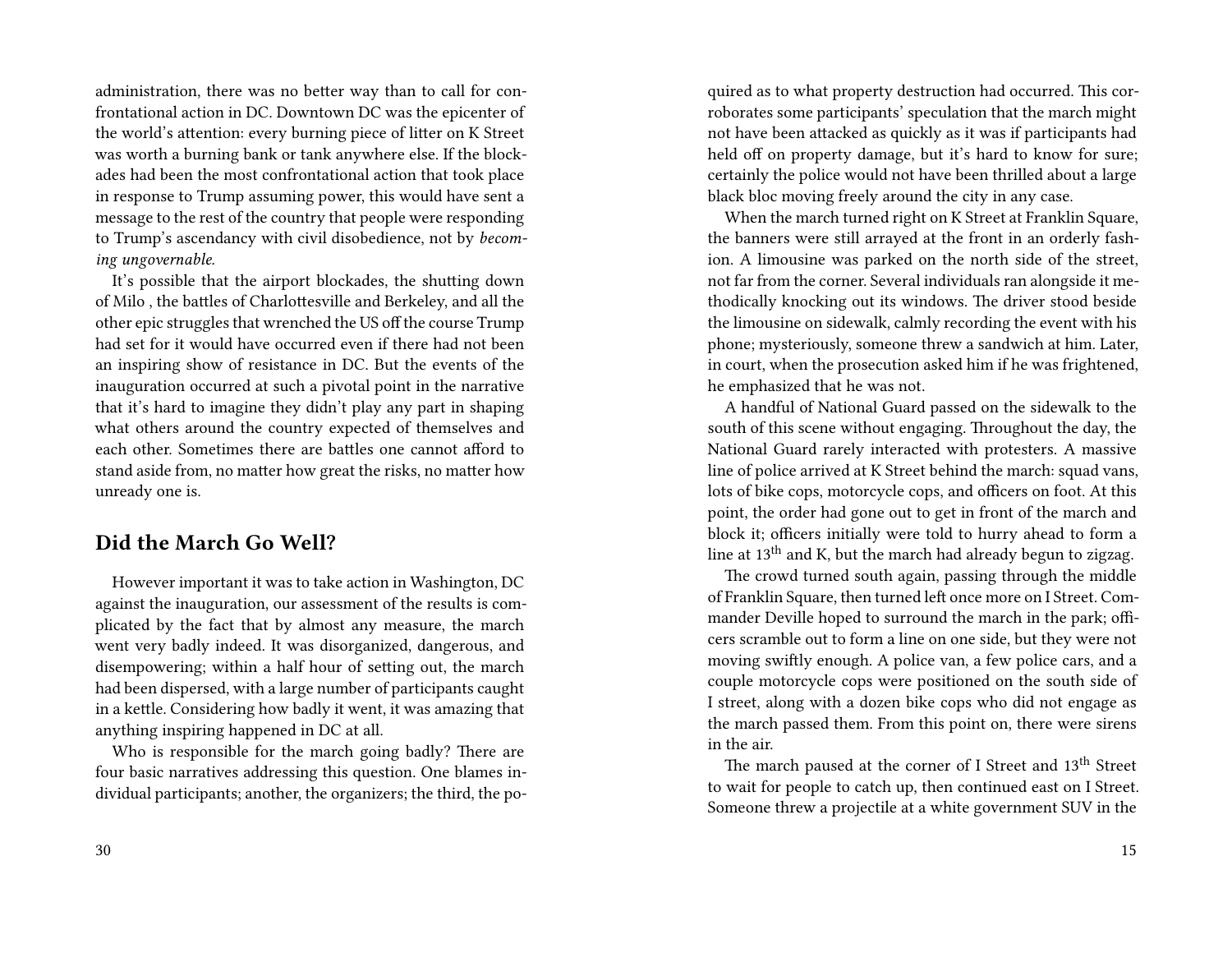south side of the intersection; others smashed its headlights and windows and spray-painted it. South of I Street, 13th Street was blocked with four jersey barriers on the sidewalk and a dump truck and several National Guard trucks parked sideways in the middle of the road. At this point, the march had been in the street for about 15 minutes, and appeared to have grown in numbers. It was a fierce but heterogeneous crowd, predominantly dressed in black.

Proceeding further down I Street, the march encountered a Starbucks and Bank of America; many people participated in thoroughly demolishing their façades. The march was large enough at this point that from the middle, it was not easy to tell what the police were doing outside it. In fact, a large number of police on foot and many more on motorcycles were shadowing the crowd from the back (visible at 10:00 mark here). They were already attacking civilians at random; soon after they passed the intersection of 13th and I Street, police seized an ordinary bicyclist and threw her to the ground for no apparent reason, then continued around her.

The march arrived at the traffic island between I Street,  $12<sup>th</sup>$ and 11th Streets, and New York Avenue. Police were positioned at the intersection of I Street and New York on the other side of the park, along with a few National Guard and an armored vehicle. The march circled the traffic island indecisively. Things were becoming chaotic. Someone was grabbed and beaten by a Trump supporter who held them until the cops came and arrested them; their charges were later dropped, perhaps as a consequence of another demonstrator filming the confrontation.

Dozens of armored riot police blocked the intersection at 11<sup>th</sup> and I Street, still scrambling and disorganized. The crowd returned west on I Street, but the police who had been trailing the march were blocking the west and north sides of 12<sup>th</sup> and I. Officers began pepper-spraying people at this intersection. Some participants feared that the crowd would be kettled in

#### **Assessment**

In assessing the events of J20, we can identify a few distinct questions. Let's address these one by one.

### **Was it a good idea to mobilize against Trump's inauguration?**

Can we imagine the first day of the Trump era without the footage of windows shattering in DC, the smashing and burning of the limousine, the punching of Richard Spencer? Make no mistake, it was the Anti-Fascist/Anti-Capitalist March that opened up space for these iconic moments in downtown DC on January 20.

If no one had made an open call for a concrete, confrontational action, fewer people would have arrived in DC prepared to defy the control of the police, and those who sought to do so would have had difficulty finding each other. As it was, no significant disruption occurred before the march at 10 am, and after the march dispersed, those who desired to engage in open resistance never reached critical mass to assume the offensive again. Rumors about another march never came to fruition; although an increasingly broad range of people participated in ungovernable behavior, the vast majority of it was reactive, responding to police incursions and defending territory that had already been psychologically transformed by the passing of the Anti-Fascist/Anti-Capitalist March. It's all well and good to argue that anarchists should act alongside other rebels rather than in isolation—but when we do, we often need a way to find each other in order to achieve critical mass and take the initiative.

We can critique the time (too early?), place (too far from the other crowds?), and tactics (too costly?), but if the goal was to legitimize and inspire direct action at the opening of the Trump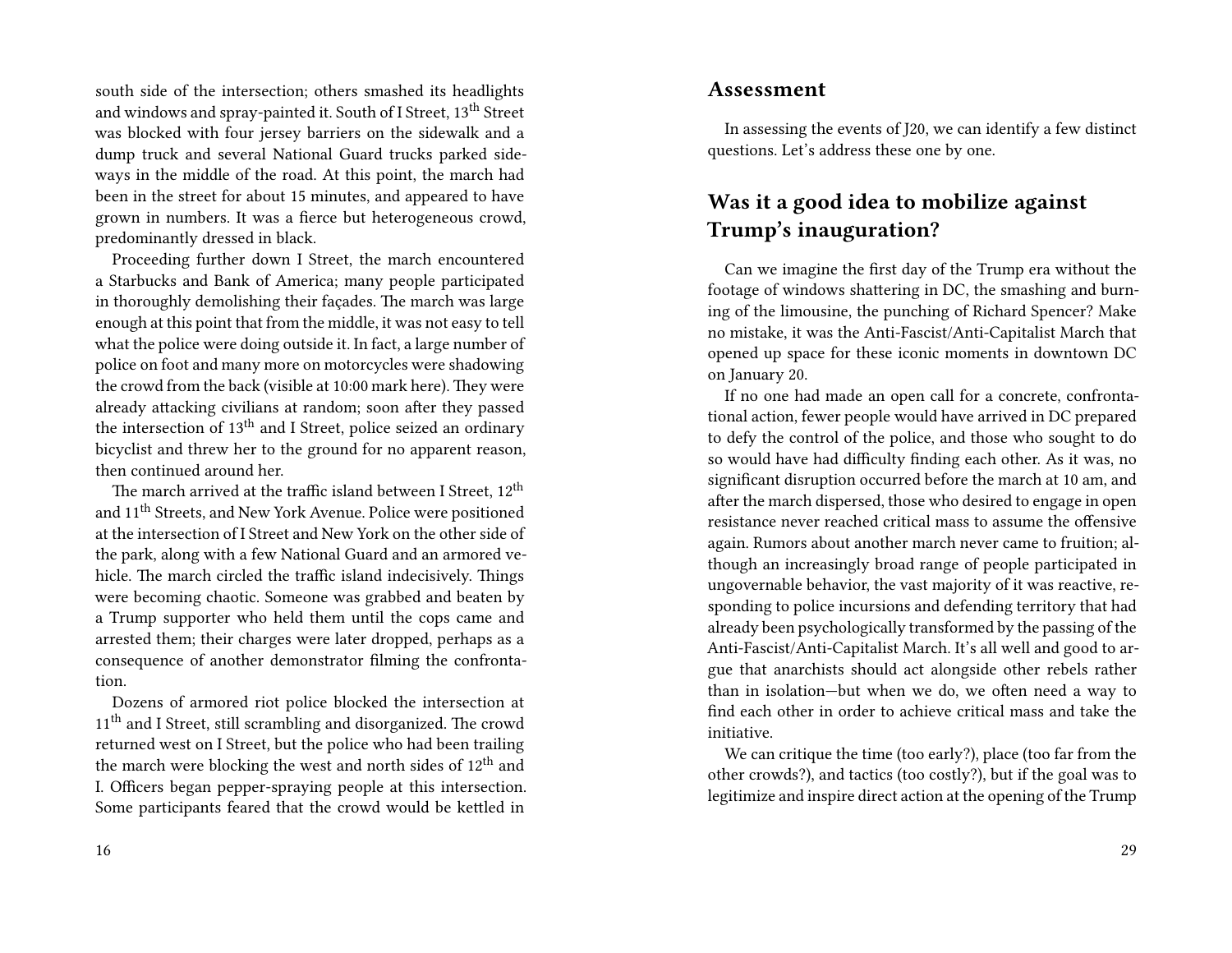stones are flying over my head at the police. Sting-ball grenades are exploding all around me.

Impossibly, hooded and masked protesters surround me once again. Where did all of these people come from? To my left, four or five people are using hammers to break up the asphalt; two people behind them are throwing bricks through yet another set of windows. To my right, about 10 people are dragging police barricades into the intersection. Stones are flying past me at the police while the entire crowd chants "A! Anti! Anti-Capitalista!" It's actually thunderous.

Eventually we are pushed back a few blocks, but now teenagers are arriving on bicycles, tying t-shirts around their faces. Newspaper boxes are being set on fire, police vehicles are attacked with stones, and before too long, a limousine is engulfed in flames. Near the park to my right, a convenience store is partially looted and an overturned trashcan spills empty glass bottles onto the sidewalk. For hours, this standoff holds the police at a safe distance from the family-friendly rally two blocks away.

By nightfall, my friends and I stop for a quick bite to eat at a cheap restaurant. When we come out, a local teenager is standing on top of a burning dumpster smoking marijuana with a ski mask on. In both directions, overturned trash cans block the intersections, the smoldering flames spitting ash into the amber lights of the adjacent buildings and "road closed" displays. Punk music is playing loudly from somewhere. Our task is complete—it's time to leave. We couldn't save our friends in the kettle, but the morning black bloc was not the failure it appeared to be.

this area, though it was a relatively open space compared to the closed city block where the march was ultimately trapped.

There were no police on New York Avenue at the intersection with  $12<sup>th</sup>$  Street, only a parked city vehicle turned sideways to block the street. The crowd headed southwest, breaking into a run. The next city block was open and clear. Deville ordered cops on bikes and motorcycles to pass the crowd on the left in order to get in front of them to form a line, but they were stymied by all the stragglers a block behind the march. Police estimated the crowd at 500 at this point; factoring in all the different groups that were spread out over an area of two blocks, it may have been significantly more.

The march turned north on  $13<sup>th</sup>$  Street at the McDonald's, which some participants briefly attacked. At this point, had the march proceeded further southwest on New York Avenue, it was just a few blocks to the aforementioned pedestrian area around the inaugural parade route and the White House, where Deville had said his officers would not be able to control the march. Likewise, had the march turned south on 13th, it was only a few blocks to the pedestrian area and the queer blockade at the checkpoint into the parade route. According to *USA Today,* Trump left the White House only ten minutes later. If the march had reached the checkpoints to the south, it would have caused significantly more disruption; the participants might also have escaped mass arrest. The difficulty of following with police vehicles and the presence of mixed crowds would have posed considerable obstacles to the police. Of course, there might also have been violent confrontations with Trump supporters.

Why did the march go north at this point rather than southwest or south? Throughout the half hour that the march moved through the streets, it often changed direction simply on account of meeting a line of riot police, bouncing haphazardly around downtown DC like a ball in a pinball machine. But there was not a large contingent of police blocking the way south on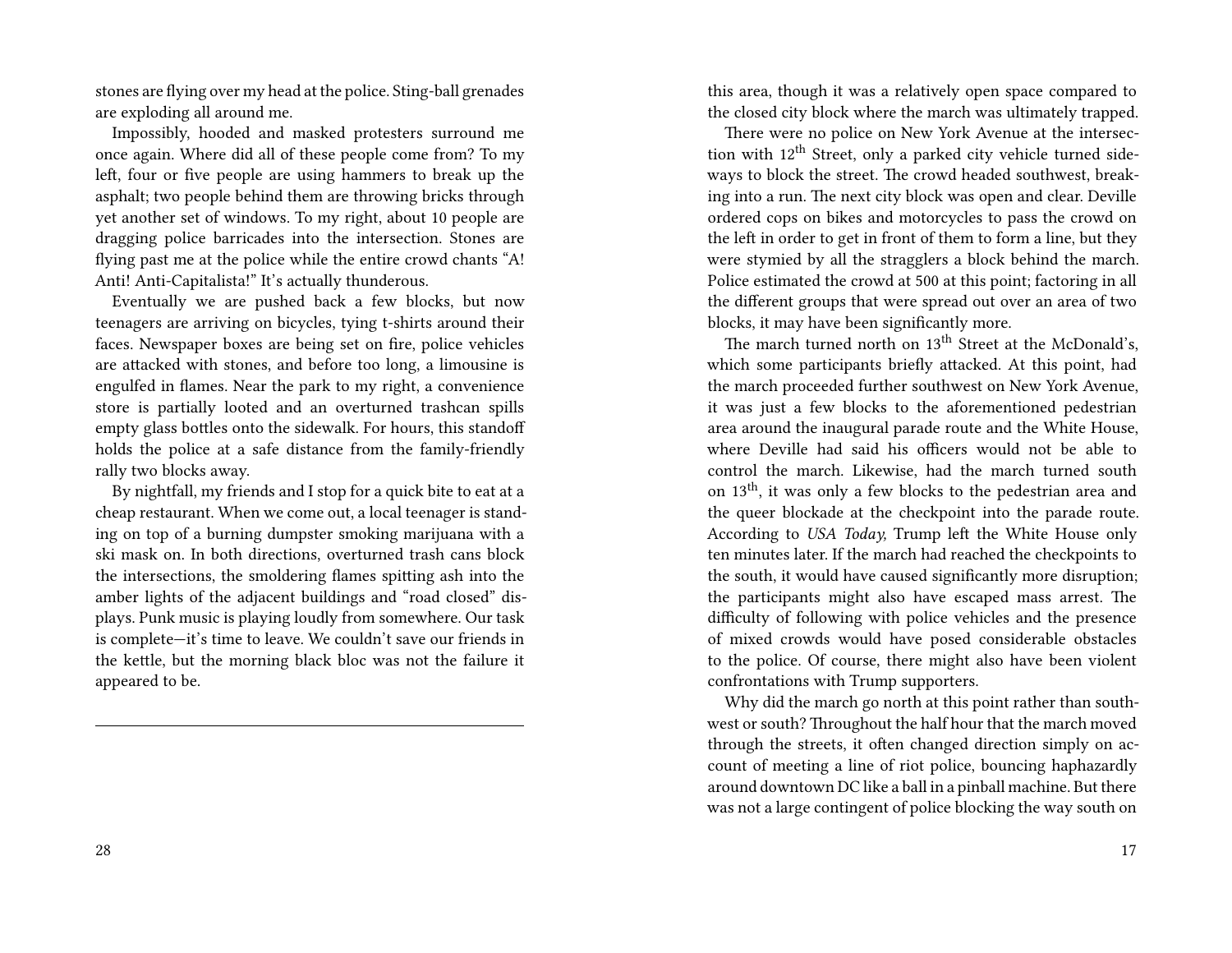13<sup>th</sup> Street. The crowd only encountered a few police at this intersection, though this was the point at which officers began to employ sting-ball grenades and pepper-spray liberally. Still, there were so few that the march could have headed south past them without much trouble. Rather, it appears that the march went north simply as a result of internal miscommunication. This suggests the absence of experienced locals at the front.

A minute after the report went out that the march was destroying the McDonald's at the corner of 13<sup>th</sup> Street and New York Avenue, police were ordered to mobilize a block west down New York, at 14<sup>th</sup>. Based on this timing, if the march had continued moving quickly down New York, the police probably would not have arrived in time to block them, and the way directly south on 13<sup>th</sup> Street would also have remained open.

As the march headed north, a few officers ran alongside it, pepper-spraying the participants. One demonstrator answered in kind, fending off an officer with a pole. At the back of the march, a large number of officers on foot, bikes, and motorcycles continued to shadow the crowd.

Now spread out, stressed, and disorganized, the march made its way through the parked vehicles and jersey blockades that had made the south side of the intersection of 13<sup>th</sup> and I Street appear impassable from the other direction. Arriving back at Franklin Square, many people hurried along the sidewalk, while others took the street. Footage shows the last arrivals to the intersection of  $13<sup>th</sup>$  and I Street running past a large number of stationary police (visible here at 1:45) who did not attempt to engage.

The march was spread out over a wide area. It was almost a quarter to 11 as demonstrators made their way across the park, regrouping in the northwest corner of Franklin Square. The police, too, paused on the south side of Franklin Square to regain their bearings, then drove around the park to arrive at the intersection of  $14<sup>th</sup>$  and K Street from the south just as demonstrators were arriving there through the park. This was

business as usual could continue under the new administration. Instead, the riotous atmosphere in Washington, DC was setting a precedent that would help to inspire countless further acts of rebellion around the United States over the following months.

Around 4 pm, a sit-in blocked traffic two blocks north of Franklin Square at 13<sup>th</sup> and Massachusetts, where the march had passed five and a half hours earlier. Actions like this and the march that shut down highway 395 continued to spread chaos and disorder throughout the nation's capital.

Half an hour later, the damaged limousine caught fire within full view of the line of beleaguered riot police. Huge clouds of black smoke filled the air, lending downtown an ominous atmosphere at the end of the afternoon. Alongside the punching of Richard Spencer, this was the most iconic image of the day.

The fire near the intersection of 13<sup>th</sup> and K burned until well past nightfall; even after the fire department extinguished the limousine, repeated interventions from police failed to extinguish the trash fire, as protesters simply lit it again and again.

#### **Perspective: Downtown DC, Ungovernable Zone**

I can see some of my friends inside of the kettle over the lines of riot police. Still wearing our masks, my friends and I are walking around trying to talk to others to make some kind of plan. "Can we get them out?" There is no way our resistance is going to end here—it's not even noon. Activists, families, and local residents are accumulating around us, punctuated by groups of people wearing backpacks and masks, hoods up, huddled together, waiting to see what happens. Before long, for better or for worse, someone in a mask throws a bright blue smoke bomb right under the feet of the riot police. They immediately begin panicking, shooting pepper spray everywhere; at one point, they directly hit a woman and her child. Bottles and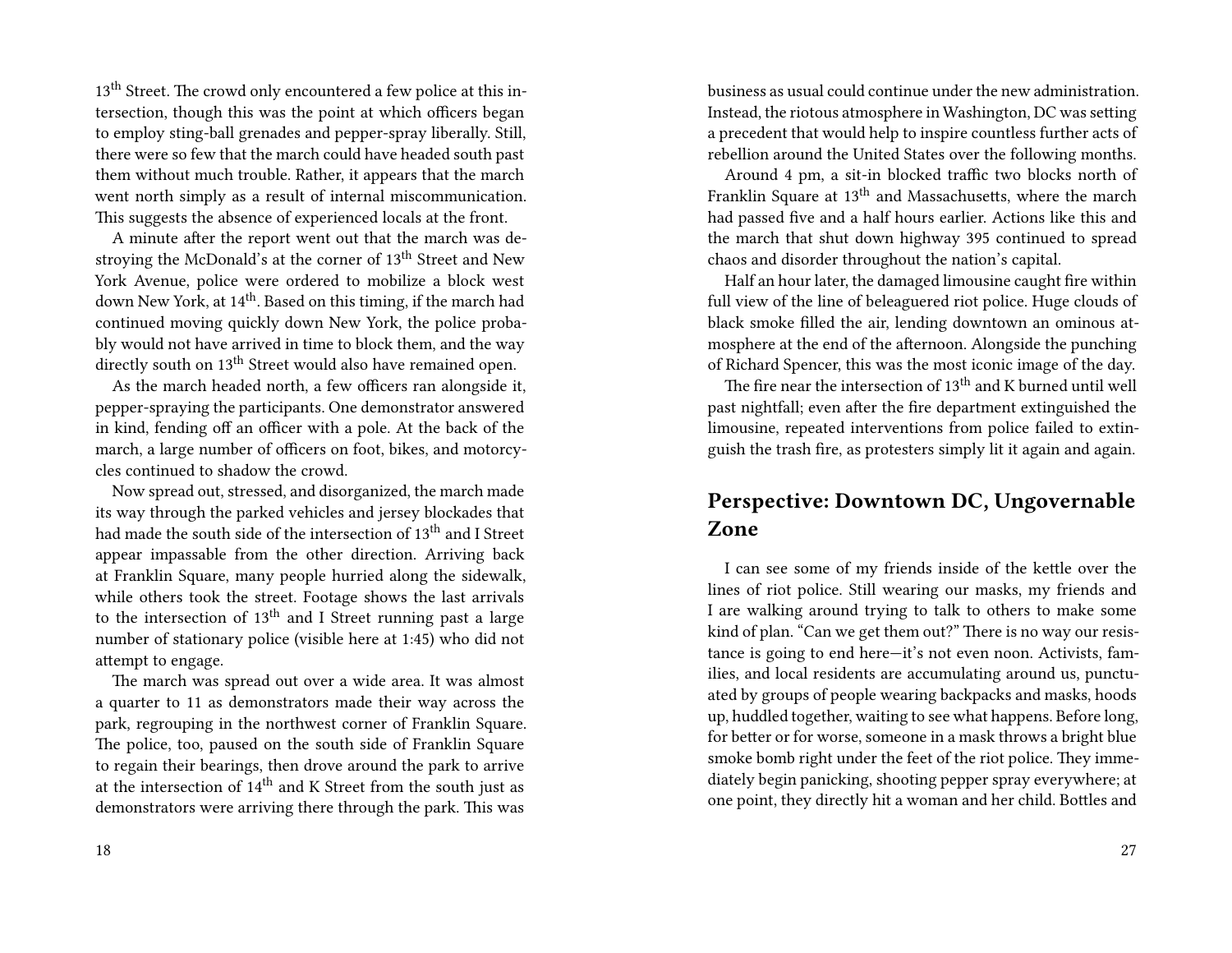fire, or arrest the people who kept them at a distance with projectiles.

By 2:25, the police line managed to push forward to the east side of 13<sup>th</sup> and K by means of a tremendous amount of random violence. Here, they reached an impasse. A crowd gathered in response, chanting "Whose streets?" and definitively halting their progress. When a Trump supporter in a MAGA hat objected to the behavior of the crowd, a native veteran shouted him down, forcing him to take off his hat and withdraw to the police lines with his tail between his legs. When a police SUV tried to drive through the crowd from the west, endangering protesters, several people dressed in black blocked its way and smashed in its rear window. It reversed out of the crowd in a hurry. Over the following hours, this line of police repeatedly deployed pepper spray and sting-ball grenades, severely harming an indigenous elder and a child, among others, but the area before them remained an autonomous zone.

Around 2:30 pm, fascist spokesman Richard Spencer was answering interview questions on the corner of  $14<sup>th</sup>$  and K Street, where the Anti-Capitalist/Anti-Fascist March had passed less than three hours earlier, when someone ran up and punched him, generating the most memorable footage of Trump's inauguration. Spencer had showed up to DC expecting to accept political power on behalf of white supremacists across the country, as symbolized by Trump's ascension to power; instead, he became a symbol of the widespread refusal to legitimize Trump and the determination to fight white supremacists by all means. Judging by attire, the person who punched Spencer had participated in the black bloc.

Around 3 pm, DC Mayor Muriel Bowser tweeted, "I respect your right to peacefully protest but the damage that has occurred today is unacceptable and not welcome in DC." Politicians and police had aimed to keep demonstrations against Trump confined to respectful civil disobedience, hoping that people would blow off steam by "speaking truth to power" so

probably the last opportunity the participants had to disperse before a mass arrest became inevitable.

A few officers and National Guardsmen had been positioned at 14th and K Street; they spread out to block the way west on K Street, reinforced by the large number of police arriving on motorcycles and bicycles. Had the march proceeded west here, it was one block to the permitted rally site at McPherson Square. However, McPherson Square was still sparsely populated; there was no large crowd to melt into. Heading for that rally might have been irresponsible, as it could have brought police pressure to bear on the rally area. In any case, the march proceeded north.

After the crowd crossed K to the north, bike cops and motorcycle cops at the back aggressively herded people into the march, riding their motorcycles up on people's heels. They were not aiming to carry out arrests, but rather to concentrate the group they hoped to mass-arrest into a controllable area. The police were likely relieved that the march was leaving the open square for long, canyon-like blocks in which they could trap it. Another police platoon was dispatched towards Logan Circle, to the north, in case the march continued in that direction.

At 10:46, demonstrators smashed another Starbucks, this one located in a hotel between K and L Streets. At 10:48, meeting lines of police blocking 14<sup>th</sup> Street to the north and L Street to the west, the march headed east on L Street. Motorcycle police pulled onto the sidewalk on the north side of the street to race ahead of the demonstrators; this was the same strategy that Deville had ordered them to employ when he hoped to surround the march on New York Avenue. These same officers established the police line at the intersection of 12th and L Street. This, too, should not escape the notice of those who may participate in future marches: the police were not able to surround and block the march until the participants permitted the line of motorcycles to pass them. All it would have taken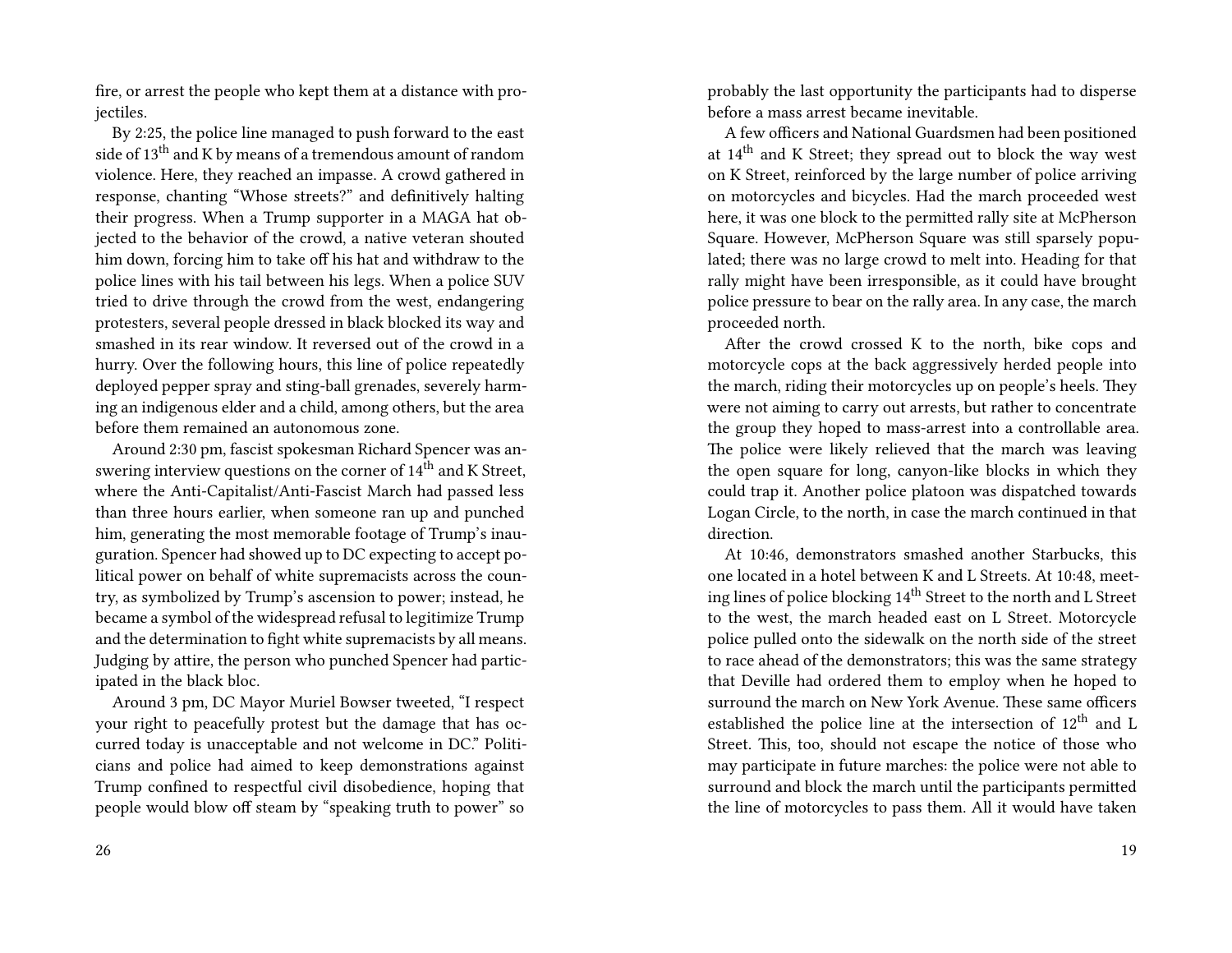to block the motorcycles would have been for groups to walk in front of them with banners as others continued to launch projectiles or place things in the street.

At 10:49, there was an incident on the north side of L Street involving a demonstrator using a patio chair; this interrupted the police operation for a moment, leaving one police motorcycle disabled. Robert Hrifko, a self-proclaimed biker for Trump, also sustained a blow to his face at this point. At the time, he said something to the effect of "hell of a right hook," acknowledging the strength of the individual who allegedly hit him, but afterwards he told reporters variously that it was a chair or a rock that struck him. A confrontation erupted in which police pepper-sprayed people, bringing both sides temporarily to a halt. The officers could have made arrests, but they did not try to; their aim had been to form a line trapping the entire crowd, and when they realized that some people had already passed them going east, they resumed driving in that direction to try again at the intersection of 13<sup>th</sup> and L Street.

At this point, it was clear to experienced participants that a kettle was imminent. Many participants had already split off from the march and dispersed. The streets were largely empty, enabling the police to treat everyone present as a target. Rather than staying tight, the best policy in such a situation may be for participants who are fleet of foot to sprint as fast as possible whenever they see police lines forming, in hopes of getting to the other side and sandwiching the police between multiple groups of demonstrators; police facing a hostile crowd will rarely risk being surrounded. It is also important to avoid long closed stretches of street in which a march can be trapped or else, if absolutely necessary, to traverse them as quickly as possible.

Sirens were ringing out continuously. When the crowd moved past the site of the confrontation into the intersection of L and 13th Street, there were no police to be seen blocking the way north on 13, although a couple dozen officers were

the arrestees and another line holding back the increasingly thick crowds who gathered to support them.

Around 1:45 pm, a clash broke out with these supporters. The police line pushed people south on  $12<sup>th</sup>$  Street, throwing sting-ball grenades at protesters who threw stones and bricks back in return.

Pushing slowly forward, the police line eventually arrived at  $12<sup>th</sup>$  and K, where they were held at bay for some time by a few protesters throwing rocks from within a heterogeneous crowd that was sympathetic but not particularly thick. The officers were coughing from their own pepper spray and yelling "Watch out!" to each other in unison as one rock after another crashed into their ranks. For quite some time, they threw stingball grenades at random, mostly hitting the bystanders and photographers in front of them.

By this point, police had shifted from an offensive strategy in which they tried to control what happened everywhere to a defensive strategy in which they maintained fixed territory by means of thick lines of riot police but exercised very little control over what occurred outside those lines. The more pepperspray and sting-ball grenades they threw at the crowds without succeeding in dispersing them, the more obvious it was that they were no longer the dominant force in the streets.

Footage shows masked vandals smashing up the limousine near the intersection of  $13<sup>th</sup>$  and K long after the Anti-Capitalist/Anti-Fascist March had passed. People played on and inside it for hours. Beside the smashed limousine, a fire burned where trashcans and newspaper boxes remained heaped in the middle of the street just west of the intersection.

Masked anarchists were able to move freely throughout this area, enjoying the support of a plurality of the crowd, if not a majority. Police feared that any additional intervention would only escalate the situation further out of their control. This is why they were powerless to protect the limousine, put out the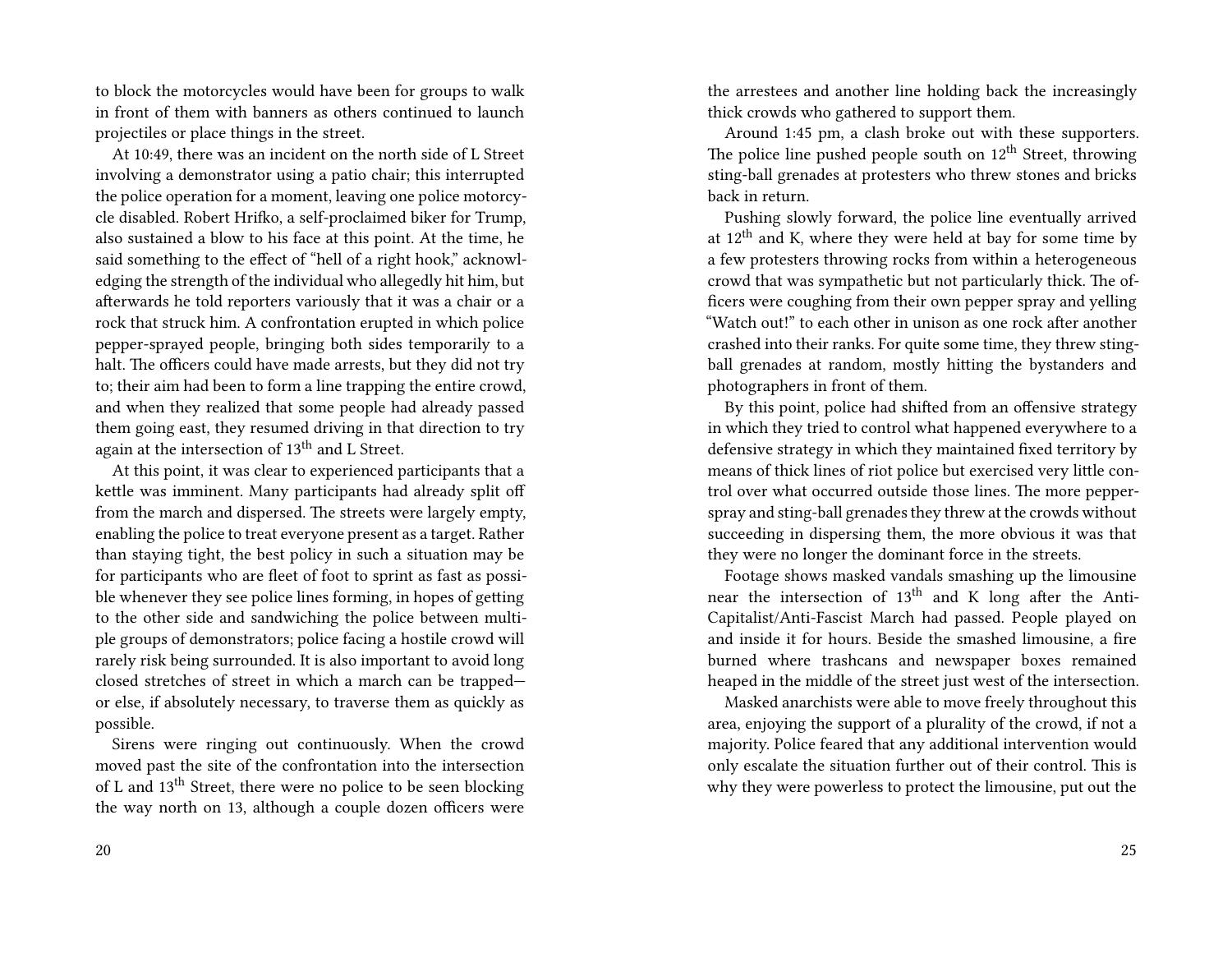kettle, a couple individuals who had nearly escaped in the umbrella charge remained pinned down on the asphalt.

"Fuck Donald Trump," one repeated earnestly to videographers. "Fuck Donald Trump."

Within six minutes of the umbrella charge, a line of supporters had already formed on the other side of the street, chanting "This is what a police state looks like!" and "Fuck the police!" More and more people gathered there over the following hours, expressing support to the people in the kettle.

#### **Act Three: Chaos in DC**

At noon, a permitted march departed from Columbus Circle, crossing the city to McPherson Square. Meanwhile, participants who had escaped from the Anti-Fascist/Anti-Capitalist March filtered south, mingling with protesters returning north from the blockades around the checkpoints to Trump's parade and people coming and going from the daylong permitted rally at McPherson Square. Soon the crowd extended across several blocks. The area north of the parade route became an ungovernable zone.

Around 1 pm, there were a hundred or more people still in black bloc gear in the vicinity of the permitted rally at McPherson square when a group of Trump supporters showed up wearing "Make America Great Again" hats. One of the Trump supporters gave a Nazi salute; another threw a projectile. Masked anarchists responded, inflicting significant injuries. The National Guard had to escort the injured Trump supporters out of the area. Something similar recurred around 2 pm.

The police were bogged down carrying out the mass arrest at 12th and L Street. They had surrounded nearly 250 people. Guarding, processing, and arresting them took a considerable amount of personnel. They maintained a line of cops around

visible further south on 13<sup>th</sup> Street (see 4:55 here). The march had come full circle, crossing from west to east the same intersection it had crossed from north to south half an hour earlier.

As the march approached the intersection with  $12<sup>th</sup>$  Street, more and more motorcycle and bicycle cops continued to ride past on the left. An alley was open to the right on the south side of the street; a large number of participants fled down it, hoping that they would not be caught in it the way that participants in the night march following the 2005 inauguration were. The police were not prepared to block them where the alley let out in the middle of  $12<sup>th</sup>$  Street, and they escaped; the mouth of the alley was strewn with black clothing and accessories until conscientious demonstrators eventually returned to gather them up.

The motorcycle and bicycle cops raced to the end of the block and formed a line, backed by a few police cars. It was not a tremendous number of officers blocking access to  $12<sup>th</sup>$  Street, but they made themselves look more imposing by parking their vehicles behind them, creating an obstacle course of motorcycles and cars. Ten or more members of the National Guard stood along the building at the southern end of the street, ostensibly part of the police line but not actually taking action to participate. Beyond the police line, the canyonlike street gave way to two blocks of open parks in which it would have been much more difficult to kettle a dispersing crowd.

Unfortunately, rather than immediately charging the police line before it became any stronger, demonstrators paused and turned, hoping to return to the alley, only to find the way behind them blocked by two much larger lines of police: a large number of black-clad baton-wielding riot police on foot, backed by an even stronger line of police in fluorescent jackets. The black-clad police closed in with batons, while a few cops doused people in pepper spray, aiming to force them forward into a smaller and smaller area.